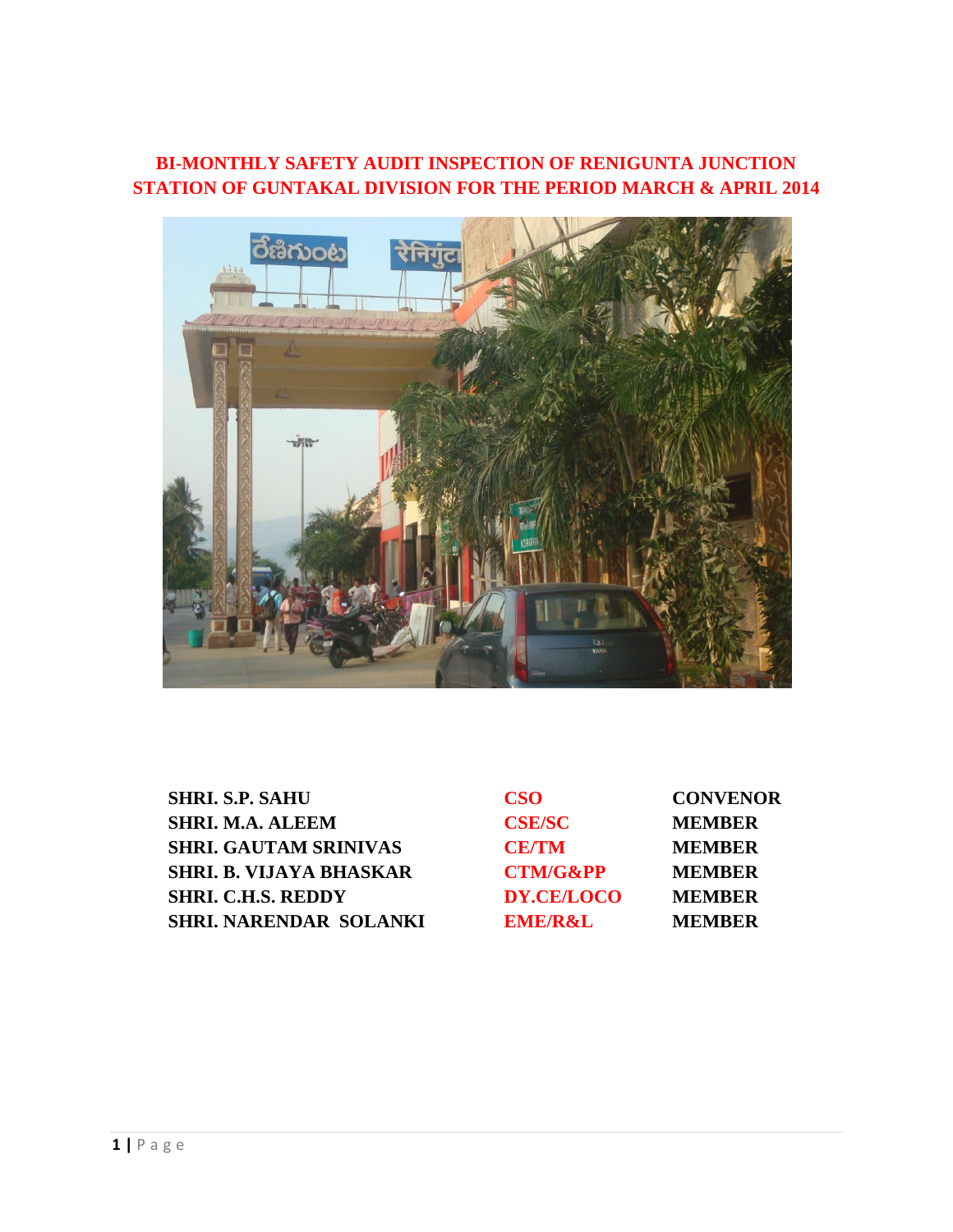# **EXECUTIVE SUMMARY ON THE BI-MONTHLY INTERNAL SAFETY AUDIT OF RENIGUNTA JUNCTION STATION OF GUNTAKAL DIVISION FOR THE PERIOD MARCH & APRIL 2014**

| S.                      | Para              | <b>Subject / Topic</b>                                                                                                                                                                                                                                                                                                                                                                                                                                                                                                                                                                                                                                                                                                                              | <b>Action for</b>                       |
|-------------------------|-------------------|-----------------------------------------------------------------------------------------------------------------------------------------------------------------------------------------------------------------------------------------------------------------------------------------------------------------------------------------------------------------------------------------------------------------------------------------------------------------------------------------------------------------------------------------------------------------------------------------------------------------------------------------------------------------------------------------------------------------------------------------------------|-----------------------------------------|
| No.                     |                   |                                                                                                                                                                                                                                                                                                                                                                                                                                                                                                                                                                                                                                                                                                                                                     | rectification                           |
| $\mathbf 1$             | 1.1<br>1.2<br>3.1 | Sri. D. Venkateswarlu, Dy.SS/SF was working on<br>$\bullet$<br>relieving duties at RU Bye-pass Cabin for the last 40<br>days but was not in possession of electrical<br>competency certificate.<br>Sri. Sri. Banwarilal, Pointsman was not in possession of<br><b>Electrical Competency Certificate.</b><br>Sri. Venkata Subbaiah, Dy.SS-Caution Orders on PF<br>$\bullet$<br>does not possess Isolator certificate                                                                                                                                                                                                                                                                                                                                 | <b>DRM</b><br><b>COM</b><br><b>CEE</b>  |
| $\overline{2}$          | 1.3               | The Dy.SMs working at Bye-pass cabin are performing                                                                                                                                                                                                                                                                                                                                                                                                                                                                                                                                                                                                                                                                                                 | <b>DRM</b>                              |
|                         |                   | 12 hours shift for the last 3 months                                                                                                                                                                                                                                                                                                                                                                                                                                                                                                                                                                                                                                                                                                                | <b>COM</b>                              |
| $\overline{3}$          | 1.4               | Though the Bye-pass Cabin was commissioned 5 years<br>back, there is no proper pathway to reach this cabin. The<br>problem will be severe during monsoon period. Proper<br>access may be provided early.                                                                                                                                                                                                                                                                                                                                                                                                                                                                                                                                            | <b>DRM</b>                              |
| $\overline{\mathbf{4}}$ | 1.6               | <b>S&amp;T Failure Register/Bye-pass Cabin:</b><br>There were as many as 8 failures against which the<br>a.<br>remarks are written by S&T Officials as 'automatically<br>rectified'. In this connection, it is brought out that<br>passing a remark that "no S&T Staff attended and<br>the gear got automatically rectified" cannot be<br>accepted<br>b. "Dual-BPACs' are provided in all the three directions,<br>i.e., RU-MRM, RU-YPD and RU-TNC. In spite of the<br>availability of "dual BPAC", if the BPAC still fails<br>and resetting is done by the Operating Staff to deal<br>the traffic before the arrival of S&T Officials. Still<br>the failure entry has to be made in the S&T Failure<br>Register, which is not done at this station | <b>DRM</b><br><b>CSTE</b><br><b>COM</b> |
| 5                       | 1.7               | From the available HS lamps, two are not working. This is<br>very serious. In this regard, Division is advised to<br>procure the good quality tri-colour torches locally and<br>supply the same for effective working. Engineering<br>Department has already procured such kind of tri-<br>colour torches.                                                                                                                                                                                                                                                                                                                                                                                                                                          | <b>DRM</b><br><b>COM</b>                |
| 6                       | 1.9               | <b>Route Cancellation Register / Bye-pass Cabin:</b> Loaded<br>goods trains coming from NRE end are stopped near the<br>Routing Home Signal for want of line at RU. When the                                                                                                                                                                                                                                                                                                                                                                                                                                                                                                                                                                        | <b>DRM</b><br><b>CSTE</b><br><b>COM</b> |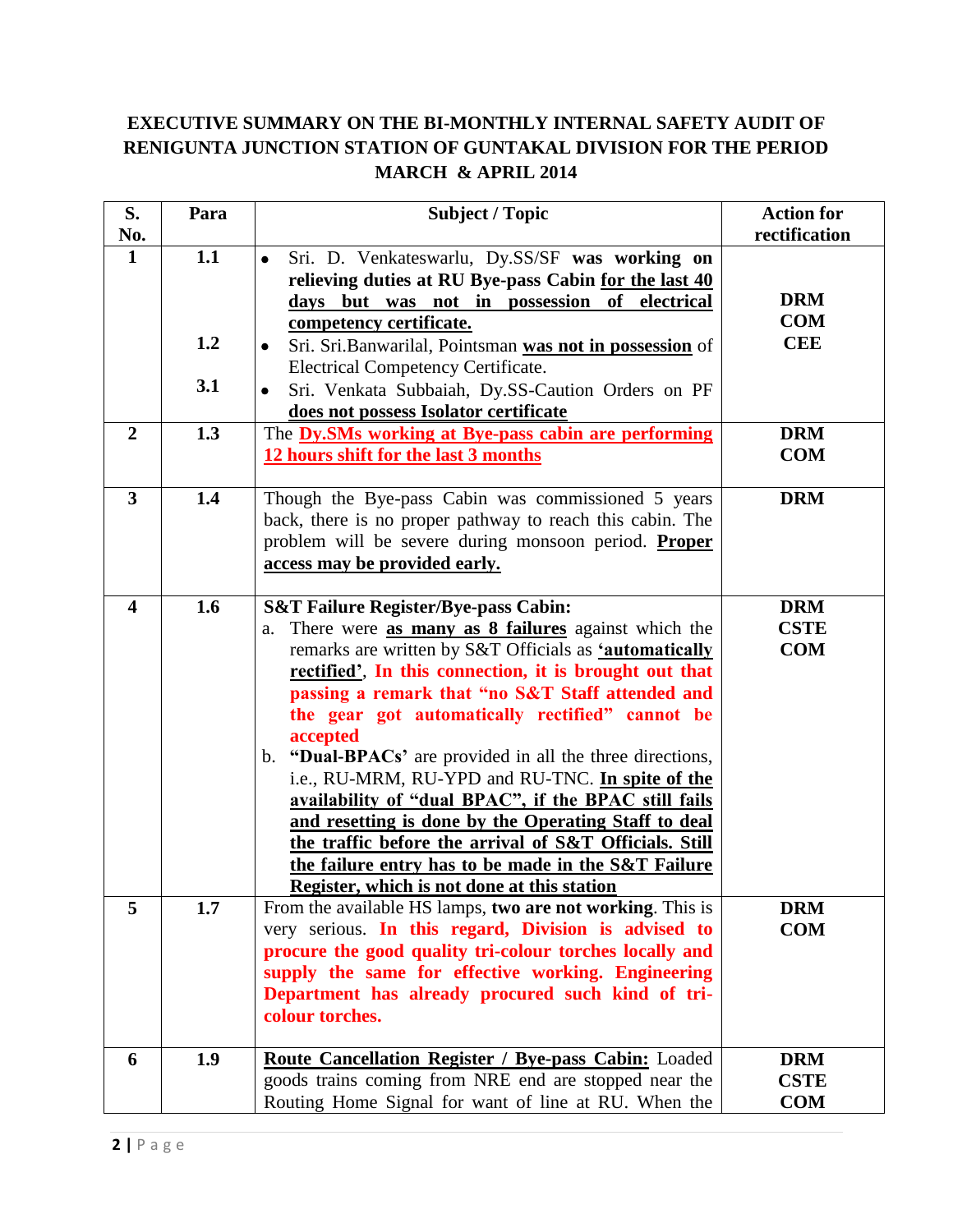|                |     | train stops at this location, interlocked LC Gate No. 72<br>cannot be opened for road traffic till such time the train is<br>admitted into the yard or emergency gate route cancellation<br>is applied and the key is transmitted back to the Gateman to<br>open the gate.<br>As many as 168 times, the route cancellation was<br>initiated.<br>In order to overcome this undesirable route<br>cancellation, the Division may think of alternate<br>arrangement of modifying the track circuit (considering<br>all the safety norms), if required, thereby route<br>cancellations can be eliminated.                                                                                                                                                                                                                                                                                                                                                                                                                                                                                                         |                                         |
|----------------|-----|--------------------------------------------------------------------------------------------------------------------------------------------------------------------------------------------------------------------------------------------------------------------------------------------------------------------------------------------------------------------------------------------------------------------------------------------------------------------------------------------------------------------------------------------------------------------------------------------------------------------------------------------------------------------------------------------------------------------------------------------------------------------------------------------------------------------------------------------------------------------------------------------------------------------------------------------------------------------------------------------------------------------------------------------------------------------------------------------------------------|-----------------------------------------|
| $\overline{7}$ | 4.4 | <b>Crew Lobby/RU: (Signal Defects Register)</b><br>On 08.4.14, LP Sri. N Rajender passed a remark<br>a.<br>"while approaching OGL station, UP Home Signal<br>flown back to danger. Applied emergency brakes<br>stopped the train. Subsequently.Dy.SS<br>and<br>informed that meggering work is going on.<br>Feedback also given same.<br>b. The same LP also remarked that while approaching<br>NDZ (Nidigallu) station, Home signal turned from<br>'proceed' aspect to 'caution' and finally to danger.<br>Again 'danger' to 'caution' and then to 'proceed'.<br>After contacting Dy.SS, he stated that signal Knob<br>was having loose connection. Feedback till date<br>not available.<br><b>BZA &amp; GTL Divisional Authorities are advised to order</b><br>a fact finding enquiry into the above two incidences<br>since both of these cases are involving potential dangers.<br>In the first case, it is not known how the cable<br>meggering work is taken up without Disconnecting the<br>S&T gear and in the second case, allowing a loose signal<br>knob to remain in use on a panel is improper. | <b>DRM</b><br><b>CSTE</b><br><b>CEE</b> |
| 8              | 4.8 | Two Guards were tested positive, one during sign 'on'<br>and another during sign 'off'. However, it was noticed<br>that BA test was done three times which are against the<br>instructions (only two times). In one case, name of the<br>Guard was not written.<br>In this connection, it is once again brought to the notice<br>of all Officials that conducting the BA test for the third<br>time is not permissible and this practice needs to be<br>stopped with immediate effect.                                                                                                                                                                                                                                                                                                                                                                                                                                                                                                                                                                                                                       | <b>DRM</b><br><b>COM</b>                |
| 9              | 4.9 | 15 ALPs who are on long absent for last one year and it                                                                                                                                                                                                                                                                                                                                                                                                                                                                                                                                                                                                                                                                                                                                                                                                                                                                                                                                                                                                                                                      | <b>DRM</b>                              |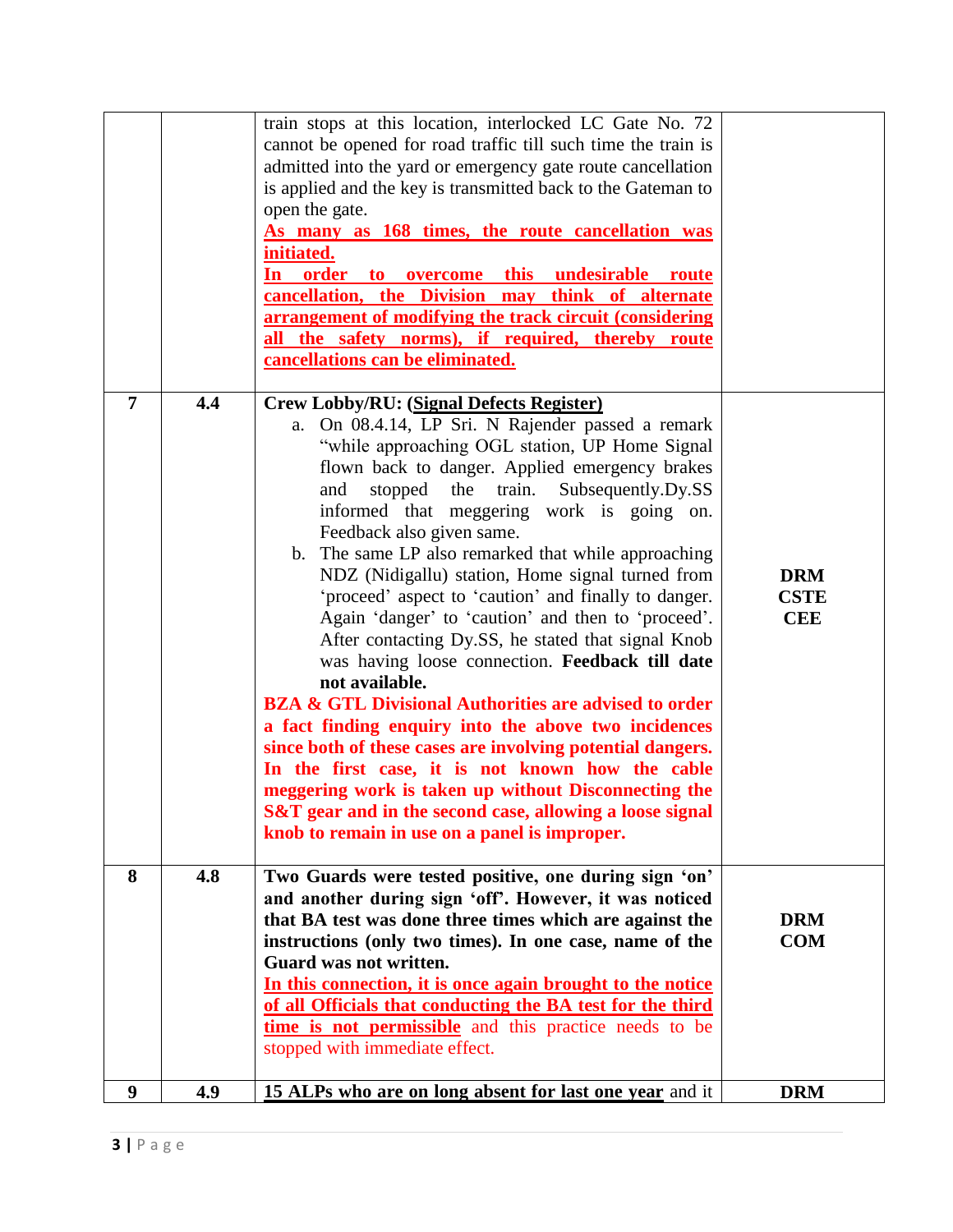|    |      | is advised to take D&AR action against them                                                                                                                                                                                                                                                                                                                                                                                                                                                                                                                                                                                                                                                                                                                                                                                |                                                                                                              |
|----|------|----------------------------------------------------------------------------------------------------------------------------------------------------------------------------------------------------------------------------------------------------------------------------------------------------------------------------------------------------------------------------------------------------------------------------------------------------------------------------------------------------------------------------------------------------------------------------------------------------------------------------------------------------------------------------------------------------------------------------------------------------------------------------------------------------------------------------|--------------------------------------------------------------------------------------------------------------|
| 10 | 6.0  | <b>MRV:</b><br>a. Out of two Aska Tower lights one light is not working.<br>b. Fridge in Medical van not working.<br>c. Focus lights used in operation theater are not<br>working.<br><b>d.</b> Augmented First Aid Box replenished dates not<br>stenciled.<br>e. Inverter of the operation theatre not working.<br>It is necessary for the Divisional Authorities to<br>understand the importance of the above essential<br>equipment is in working condition and is available.                                                                                                                                                                                                                                                                                                                                           | <b>DRM</b><br><b>CMD</b><br><b>CME</b>                                                                       |
| 11 | 10.0 | a. Electrical Loco No 27013 WAG1 was stabled in Goods<br>Shed without skids and handbrake not in 'applied'<br>condition.<br>b. Rake on Coaching Siding KCG-TPTY-GNT Pass:<br>ALL 9 coaches are not in locked condition. Rear SLR<br>not secured with chains and padlocks. Skids are also<br>not placed.<br>c. Ballast train was occupying Road No.2 from 16.00<br>hours of 24.4.2014; and it was noticed that the loco<br>was unmanned in cranked position for the last $26+$<br>hours. Two BVs (BVZC) are in the formation one on<br>either side of the formation but the handbrakes of<br>them were not applied. Stabling entry was not made<br>in the Stabled Load Register on the plea that it is not<br>a stabled load.                                                                                               | <b>DRM</b><br><b>CEE</b><br><b>COM</b><br><b>DRM</b><br><b>COM</b><br><b>DRM</b><br><b>COM</b><br><b>CME</b> |
| 12 | 11.0 | In the year 2005, in connection with Renigunta yard<br>a.<br>remodeling work of direct reception from GDR side to<br>Road-1, the infrastructure facilities required were<br>provided to an extent of 70% from Engineering side,<br>work was executed making new bridge and placing<br>points lay outs. From S&T side, new relay room was<br>constructed and relay room wiring was done half way.<br>b. It was understood that the reception facilities were not<br>commissioned due to non-availability of line blocks and<br>not permitting NI.<br>c. RU North cabin relay room was initially wired during<br>the year 1993 and thereafter, several alterations were<br>taken place. Out of 1320 relays, 200 were replaced in<br>the last 3 years. The wiring is very shabby and requires<br>re-wiring of the relay room. | <b>DRM</b><br><b>COM</b><br><b>PCE</b><br><b>CSTE</b>                                                        |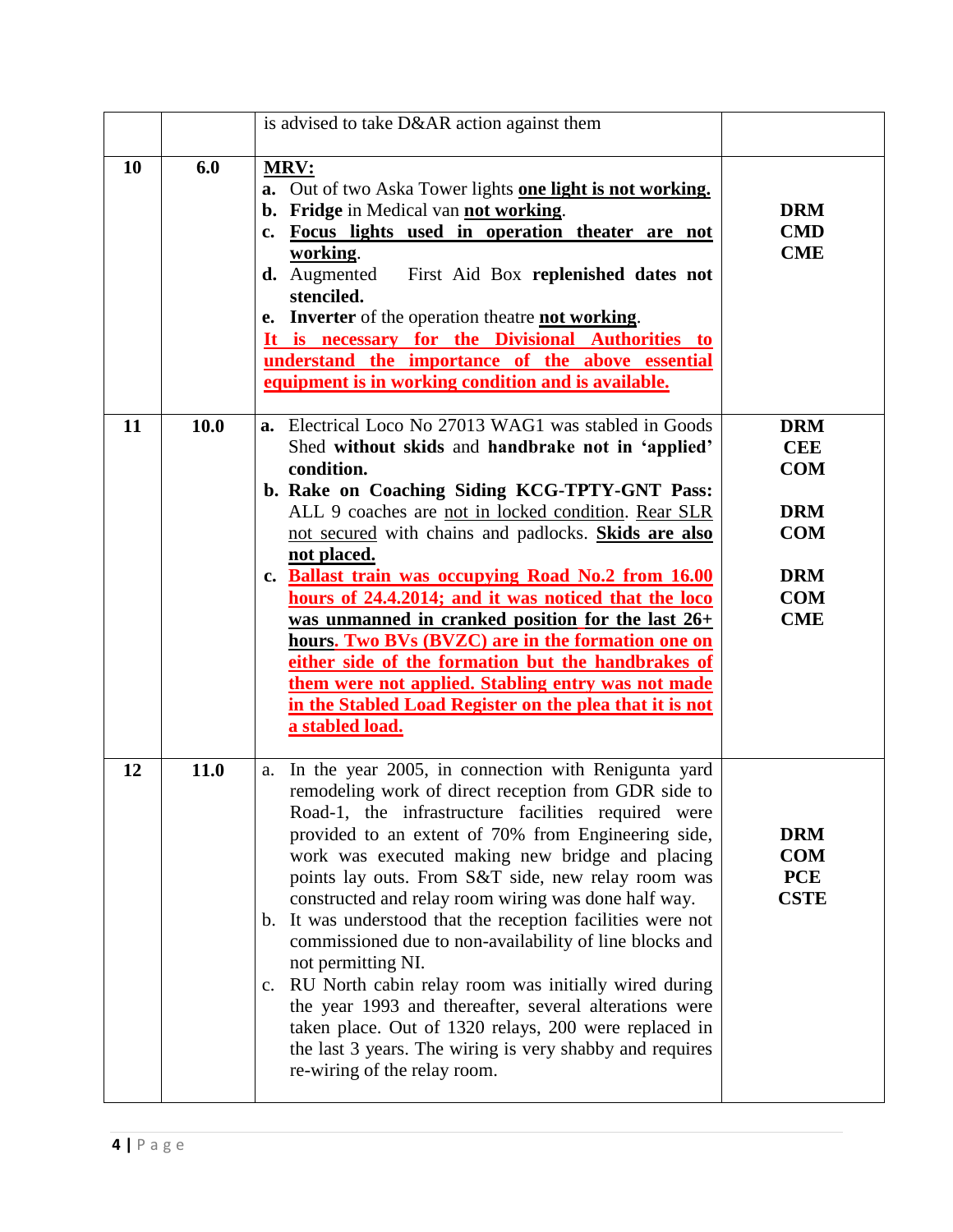### **BI-MONTHLY SAFETY AUDIT INSPECTION OF RENIGUNTA JUNCTION OF GUNTAKAL DIVISION FOR THE PERIOD MARCH & APRIL 2014**

| Para | <b>Subject / Topic</b>                                                                                                                                                                                                                                                                                                                                                                                                                                                                                                                                                       |
|------|------------------------------------------------------------------------------------------------------------------------------------------------------------------------------------------------------------------------------------------------------------------------------------------------------------------------------------------------------------------------------------------------------------------------------------------------------------------------------------------------------------------------------------------------------------------------------|
| 1.0  | <b>Inspection of Bye-pass Cabin:</b>                                                                                                                                                                                                                                                                                                                                                                                                                                                                                                                                         |
| 1.1  | Sri. D. Venkateswarlu, Dy.SS/SF was working on relieving duties at RU for the last<br>40 days but was not in possession of electrical competency certificate. The<br>employee claims that it is at his headquarters. Time and again the subject of possessing<br>BCC, PCC and Electrical Competency Certificate by the SMs while working at stations<br>was advised to Divisions several times in earlier inspections and safety audits but the<br>same is yet to be fully implemented.<br>The employee's knowledge in using the isolator and the area that gets isolated by |
|      | isolating was tested and found inadequate.                                                                                                                                                                                                                                                                                                                                                                                                                                                                                                                                   |
| 1.2  | Sri. Sri.Banwarilal, Pointsman was found in uniform and was not in possession of<br>Electrical Competency Certificate which is essential as per the amendment given to<br>ACTM.                                                                                                                                                                                                                                                                                                                                                                                              |
| 1.3  | The <b>Dy.SMs</b> working at this cabin are performing 12 hours shift for the last 3<br>months which is improper and unsafe. Station and Divisional Authorities need to<br>monitor the working of SMs and ensure that 12 hours shift as far as possible is not<br>resorted at frequent intervals.                                                                                                                                                                                                                                                                            |
| 1.4  | Though the Bye-pass Cabin is commissioned 5 years back, there is no proper pathway<br>to reach this cabin. The problem will be severe during monsoon period. Proper access<br>may be provided early.                                                                                                                                                                                                                                                                                                                                                                         |
| 1.5  | There is no proper furniture at this Cabin. Following photographs speaks the truth. The<br>available ones are in broken condition which is knitted with rope wire. Hence, the<br>Division may procure adequate furniture at the earliest.                                                                                                                                                                                                                                                                                                                                    |
| 1.6  | <b>S&amp;T Failure Register:</b>                                                                                                                                                                                                                                                                                                                                                                                                                                                                                                                                             |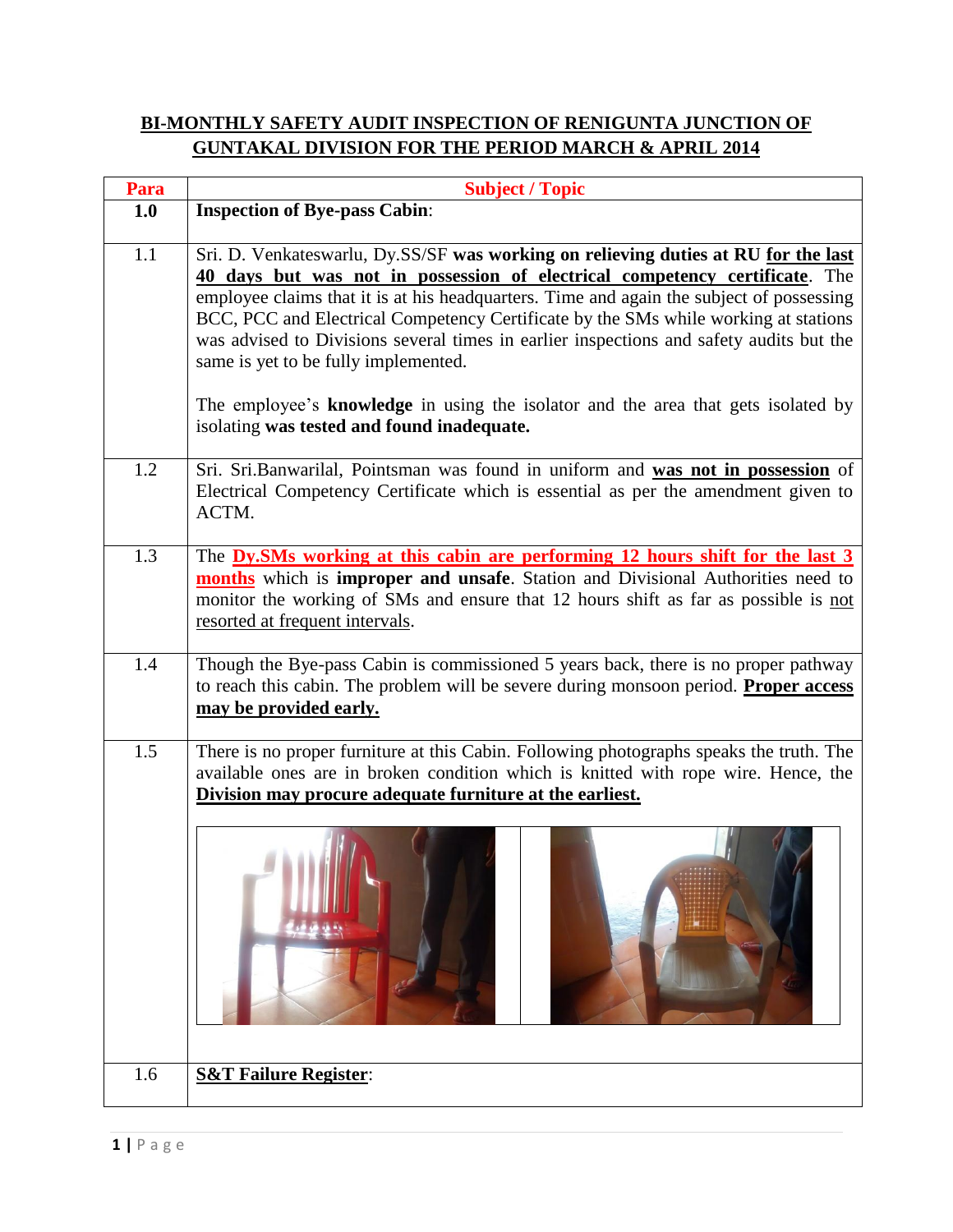|     | On scrutinizing the details of failures recorded in the S&T Failure Register/s, following                 |
|-----|-----------------------------------------------------------------------------------------------------------|
|     | was noticed;                                                                                              |
|     | c. Two S&T Failure Registers are kept at this Cabin, one for the jurisdiction of                          |
|     | SSE/Signals towards NRE direction and one for the jurisdiction of GDR direction.                          |
|     | The Failure Register is newly opened from 01.01.2014 towards MRM direction                                |
|     | and towards YPD direction from 01.7.2013. The very idea of keeping two                                    |
|     | separate registers at one station/location is improper. Two registers are kept only at                    |
|     | those stations where inter-railway territory involves like, DMM, NSL, GDR, etc.,                          |
|     | Secondly, the date of opening of these registers should have been common which                            |
|     | was not at this cabin.                                                                                    |
|     | d. There were as many as $8$ failures against which the remarks are written by $S&T$                      |
|     | Officials as <b>'automatically rectified'</b> , viz;                                                      |
|     | On 18.12.2013, RU – YPD, DN track circuit failed as a result of which T.                                  |
|     | $369(3b)$ was given for 08568 train.                                                                      |
|     | On 16.12.2013, RU - MRM DN LSS flown back.                                                                |
|     | On 15.12.2013, Axle Counter failed and Train No. 07110 was given PLCT.                                    |
|     | On 16.02.2014, DN LSS failed for Train No. 15905 and PLCT was issued.                                     |
|     | On 12.02.2014, Axle Counter failed and BCNHL Goods was dealt on PLCT.                                     |
|     | On 01.02.2014, UP Axle Counter failed and Train No. 12704 was dealt.                                      |
|     | On 26.01.2014, IBS and LSS flown back.                                                                    |
|     | • On 15.01.2014, Axle Counter failed.                                                                     |
|     | In this connection, it is brought out that passing a remark that "no S&T Staff"                           |
|     | attended and the gear got automatically rectified" cannot be accepted as proper                           |
|     | for the reason that resetting device is available / after clearance of the train, etc.,                   |
|     | e. As per the SWR, it is seen that "Dual-BPACs' are provided in all the three                             |
|     | directions, i.e., RU-MRM, RU-YPD and RU-TNC. In spite of the availability of                              |
|     | "dual BPAC", if the BPAC still fails and resetting is done by the Operating                               |
|     | Staff to deal the traffic before the arrival of S&T Officials. Still the failure                          |
|     | entry has to be made in the S&T Failure Register, which is not done at this                               |
|     | <b>station</b> (on $15.12.2013$ , $10.10.2013$ , $16.2.2014$ , $12.2.2014$ , $01.2.2014$ , $15.1.2014$ ). |
|     |                                                                                                           |
|     | SWR/RU also needs to be amended accordingly to make failure entry whenever                                |
|     | resetting is done because the actual cause of failure should be thoroughly                                |
|     | investigated and rectified to avoid further failures.                                                     |
|     | There were three cases of cable damage / cut, on $02.11.2013$ from $02.20$ to $05.50$<br>f.               |
|     | hours (210 minutes), on 10.10.2013, from 15.10 to 18.20 hours (190 minutes) and                           |
|     | on 23.01.2014, from 12.10 to 14.30 hours (140 minutes). On one occasion, i.e., on                         |
|     | 23.01.2014, it was remarked as "Engineering Staff" working and for other two                              |
|     | occasions, the actual reason due to which the cable was damaged / defects was not                         |
|     | written. The reasons for cable damage should be clearly recorded in all cases.                            |
|     |                                                                                                           |
| 1.7 | <b>LED-based HS lamps:</b>                                                                                |
|     |                                                                                                           |
|     | a. As per Appendix 'E' of the SWR, only 2 HS lamps are shown to be available at                           |
|     | North Cabin and Bye-pass Cabin which should have been 3. SWR needs                                        |
|     | modification in this regard.                                                                              |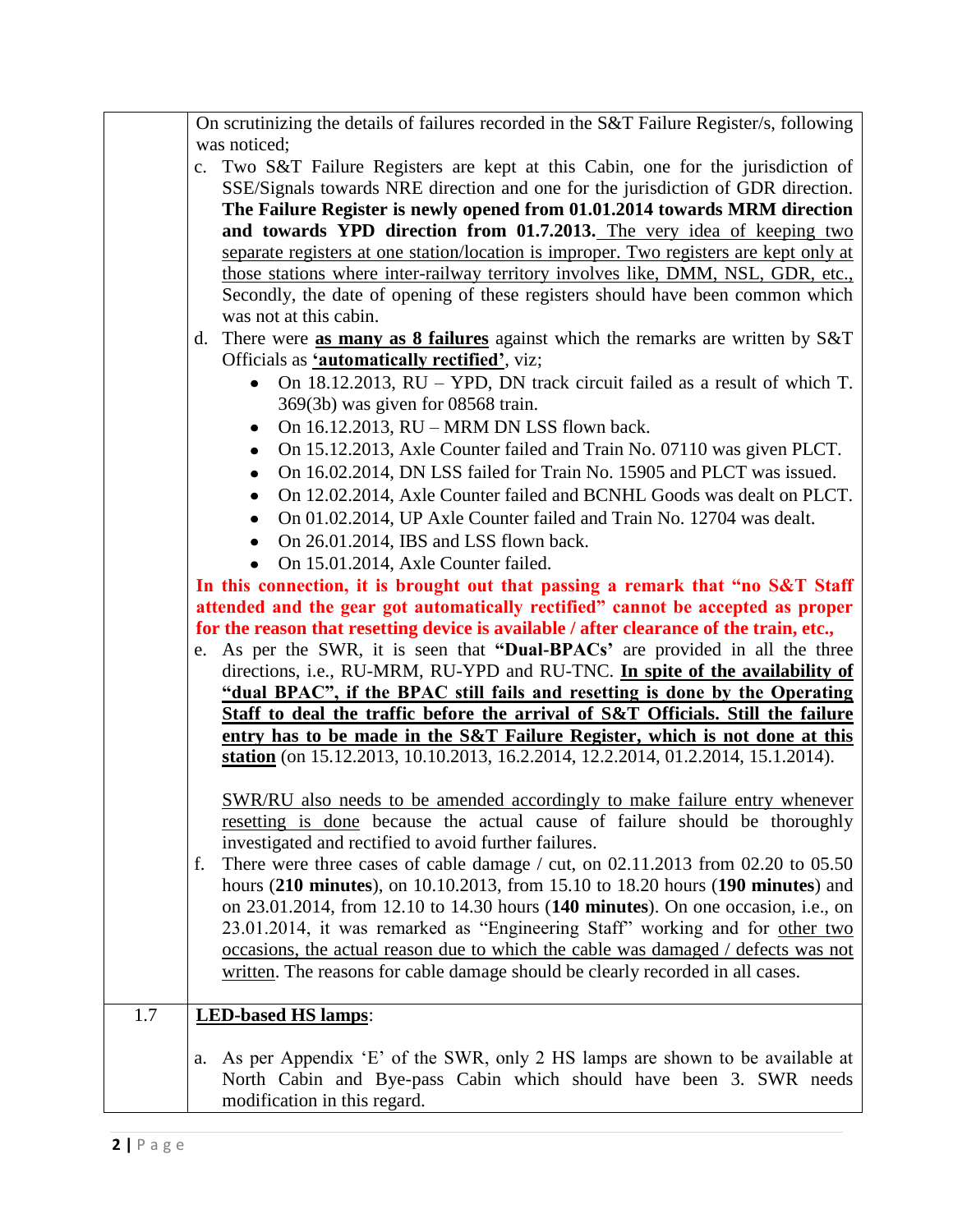|      | b. From the available HS lamps, two are not working. This is very serious.<br>c. Section TI and SMR/RU to ensure that the required number of HS lamps is<br>available in working condition.                                                                                                                                                                                                                                                                                                                                                                                                                                                                                                                                                                                                                                                                                                                                                                                                                                                                                                          |
|------|------------------------------------------------------------------------------------------------------------------------------------------------------------------------------------------------------------------------------------------------------------------------------------------------------------------------------------------------------------------------------------------------------------------------------------------------------------------------------------------------------------------------------------------------------------------------------------------------------------------------------------------------------------------------------------------------------------------------------------------------------------------------------------------------------------------------------------------------------------------------------------------------------------------------------------------------------------------------------------------------------------------------------------------------------------------------------------------------------|
| 1.8  | In this regard, Division is advised to procure the good quality tri-colour torches<br>locally and supply the same for effective working. Engineering Department has<br>already procured such kind of tri-colour torches.<br><b>SWR:</b>                                                                                                                                                                                                                                                                                                                                                                                                                                                                                                                                                                                                                                                                                                                                                                                                                                                              |
|      | Appendix 'G' – precautions to be taken in Electrified Section – copy is not available.<br>Divisions were advised on many occasions to ensure that Appendix 'G' should be kept<br>along with the SWR but the same is not ensured.                                                                                                                                                                                                                                                                                                                                                                                                                                                                                                                                                                                                                                                                                                                                                                                                                                                                     |
| 1.9  | <b>Route Cancellation Register:</b><br>At many a times, the loaded Goods train coming from NRE end is admitted by<br>a.<br>taking 'off' BP Home Signal No.1 (first Routing Home Signal) permitting the<br>train to come upto second Routing Home Signal which is generally kept at 'on' for<br>want of line at RU yard.<br>There is an interlocked LC Gate No.72 between these two Home Signals.<br>b.<br>As a result of the stoppage of the loaded Goods train short of the second Routing<br>$\mathbf{c}$ .<br>Home Signal, the LC Gate No. 72 cannot be opened for clearing road traffic,<br>unless LC Gate route cancellation is initiated and recorded which will generally<br>take 120 seconds.<br>Such route cancellations are more in number as per the register. $\Delta s$ many as $168$<br>times, the route cancellation was initiated.<br>In order to overcome this undesirable route cancellation, the Division may think<br>of alternate arrangement of modifying the track circuit (considering all the safety<br>norms), if required, thereby route cancellations can be eliminated. |
| 1.10 | <b>Joint Inspection of Points &amp; Crossings Register:</b>                                                                                                                                                                                                                                                                                                                                                                                                                                                                                                                                                                                                                                                                                                                                                                                                                                                                                                                                                                                                                                          |
|      | During the 4 <sup>th</sup> Quarter inspection of on 23.012.2012, 'Point No.8B required packing<br>for 2&3 chair plate bolt missing'. The deficiency is not attended in the entire<br>calendar year of 2013 and alsoin the first quarter of 2014.                                                                                                                                                                                                                                                                                                                                                                                                                                                                                                                                                                                                                                                                                                                                                                                                                                                     |
| 1.11 | <b>Scrutiny of TSR related to issue of PLCT documents:</b>                                                                                                                                                                                                                                                                                                                                                                                                                                                                                                                                                                                                                                                                                                                                                                                                                                                                                                                                                                                                                                           |
|      | During Block Instrument / BPAC failures, it is necessary for the SMs to exchange<br>a.<br>the messages for suspension of block working and introduction of PLCT working;<br>and similarly, for introduction of block working duly suspending PLCT working<br>after restoration as per BWM (DL). These messages are not being written in the<br><b>TSR by the SMs</b> at this cabin; instead only PNs are written.                                                                                                                                                                                                                                                                                                                                                                                                                                                                                                                                                                                                                                                                                    |
|      | On 23.02.2014, for T.No.11042 Express, PLCT was issued during block failure<br>$\mathbf b$ .<br>and the train entry was supposed to be made in red ink in the TSR which was not                                                                                                                                                                                                                                                                                                                                                                                                                                                                                                                                                                                                                                                                                                                                                                                                                                                                                                                      |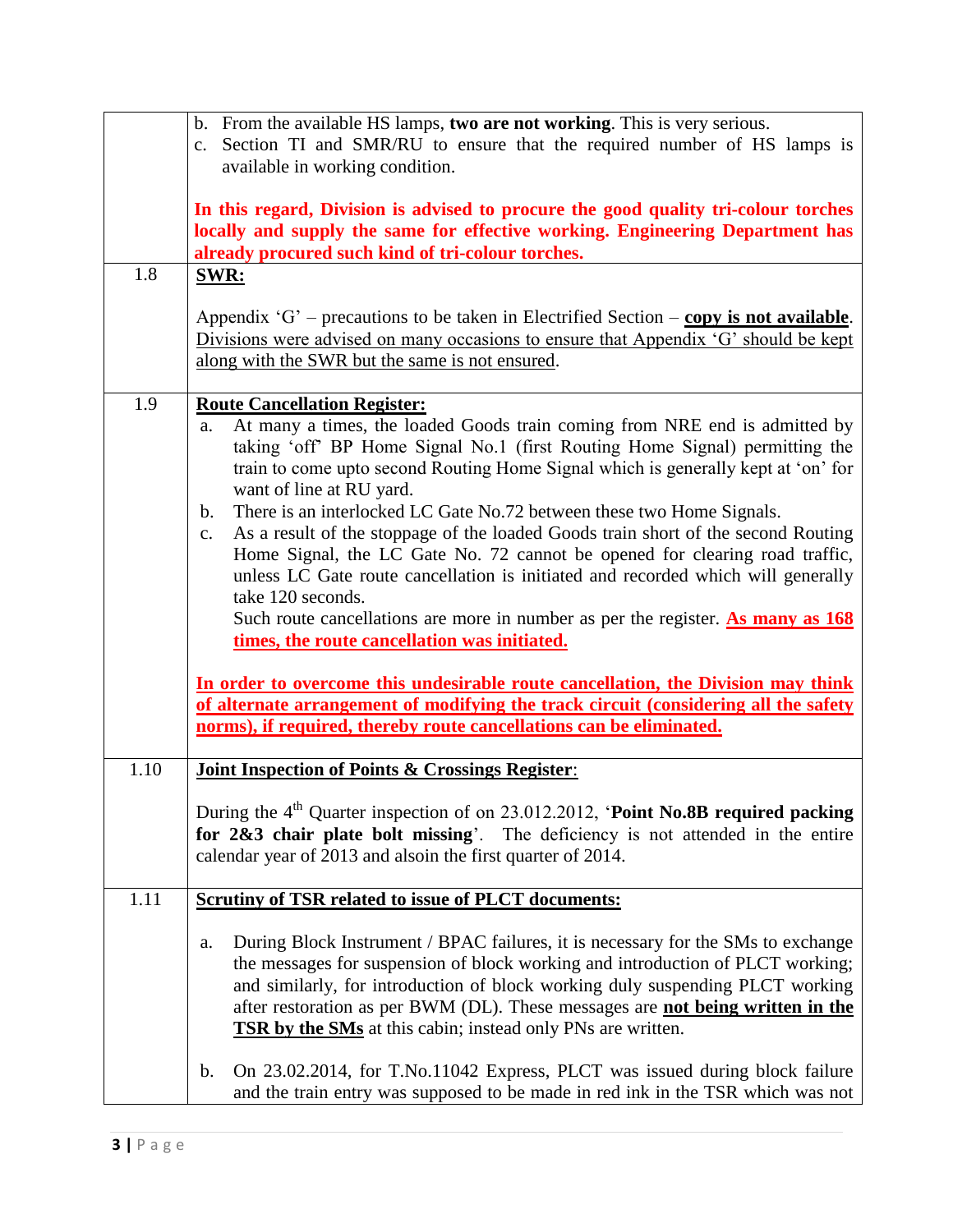|      | found against this train.                                                                                                                                                                                                                                                                                                                                                                                                                                                                                                                                                                                                              |
|------|----------------------------------------------------------------------------------------------------------------------------------------------------------------------------------------------------------------------------------------------------------------------------------------------------------------------------------------------------------------------------------------------------------------------------------------------------------------------------------------------------------------------------------------------------------------------------------------------------------------------------------------|
| 1.12 | <b>Line Clear Cancellation Register:</b>                                                                                                                                                                                                                                                                                                                                                                                                                                                                                                                                                                                               |
|      | Whenever line clear is cancelled for a train, the entries are supposed to be written in a<br>prescribed register called "Line Clear Cancellation Register". It was noticed at this<br>Cabin that there is no practice of maintaining such record / register which is necessary.                                                                                                                                                                                                                                                                                                                                                        |
| 1.13 | <b>SMR Night Surprise Inspection Register:</b>                                                                                                                                                                                                                                                                                                                                                                                                                                                                                                                                                                                         |
|      | The register is kept under the custody of SMR/RU (Supervisory) at platform and from<br>its records it was noticed that he is conducting regularly four night surprise inspections<br>per month at all activity centers as per extant rules. But this register was kept in<br>SS/Office/RU. It is advised to keep SS Night Surprise Inspection Register at every<br>activity centre including Bye-pass cabin to facilitate Inspecting Official to check the<br>register during inspections.                                                                                                                                             |
| 1.14 | <b>Power Rack:</b><br>a. DC 24-32 V, BPAC CCT YPD side digital volt meter and <b>ammeter are not</b><br>working.<br>b. AC 110 V MRM side signals digital ammeter is not working.                                                                                                                                                                                                                                                                                                                                                                                                                                                       |
| 1.15 | In Relay Room, back side of Rack Nos. $3 \& 4$ windows glasses are broken and $3$<br>glasses are broken in data logger room and one fan is not working.                                                                                                                                                                                                                                                                                                                                                                                                                                                                                |
| 2.0  | Distant Signal modification as per amended GR 3.07 is not done towards NRE and<br>GDR directions which should be done on priority to ensure uniformity in the system of<br>signaling                                                                                                                                                                                                                                                                                                                                                                                                                                                   |
| 3.0  | <b>Inspection of Dy.SS/PF:</b>                                                                                                                                                                                                                                                                                                                                                                                                                                                                                                                                                                                                         |
| 3.1  | K.Chinnappa Reddy, Dy.SS/Outdoor was in possession of valid competency certificate<br>and Isolator certificate. Sri. Venkata Subbaiah, Dy.SS-Caution Orders was in<br>possession of valid BCC competency but <b>does not possess Isolator certificate</b> .                                                                                                                                                                                                                                                                                                                                                                            |
| 3.2  | <b>Caution Order Message Register:</b>                                                                                                                                                                                                                                                                                                                                                                                                                                                                                                                                                                                                 |
|      | Between RU-TPTY, a Special Caution to 'whistle freely $\omega$ manned LC Gate<br>a.<br>No.110 due to heavy traffic at KMs 86/6-4 is in force since 15.8.2012. In this<br>connection, it is not proper to impose such SR for a manned LC Gate because<br>unless the LC Gate is 'closed' against road traffic and PN is exchanged by Gateman<br>with the SM, the train shall not be permitted. If this is the procedure, then how there<br>will be heavy road traffic? Secondly, the KM of the LC Gate is 86/3-5 and not as<br>mentioned in the Caution Order.<br>b. At PMT Yard, SR 30KMPH was imposed at KMs 200/20-24 due to 8/B Xing |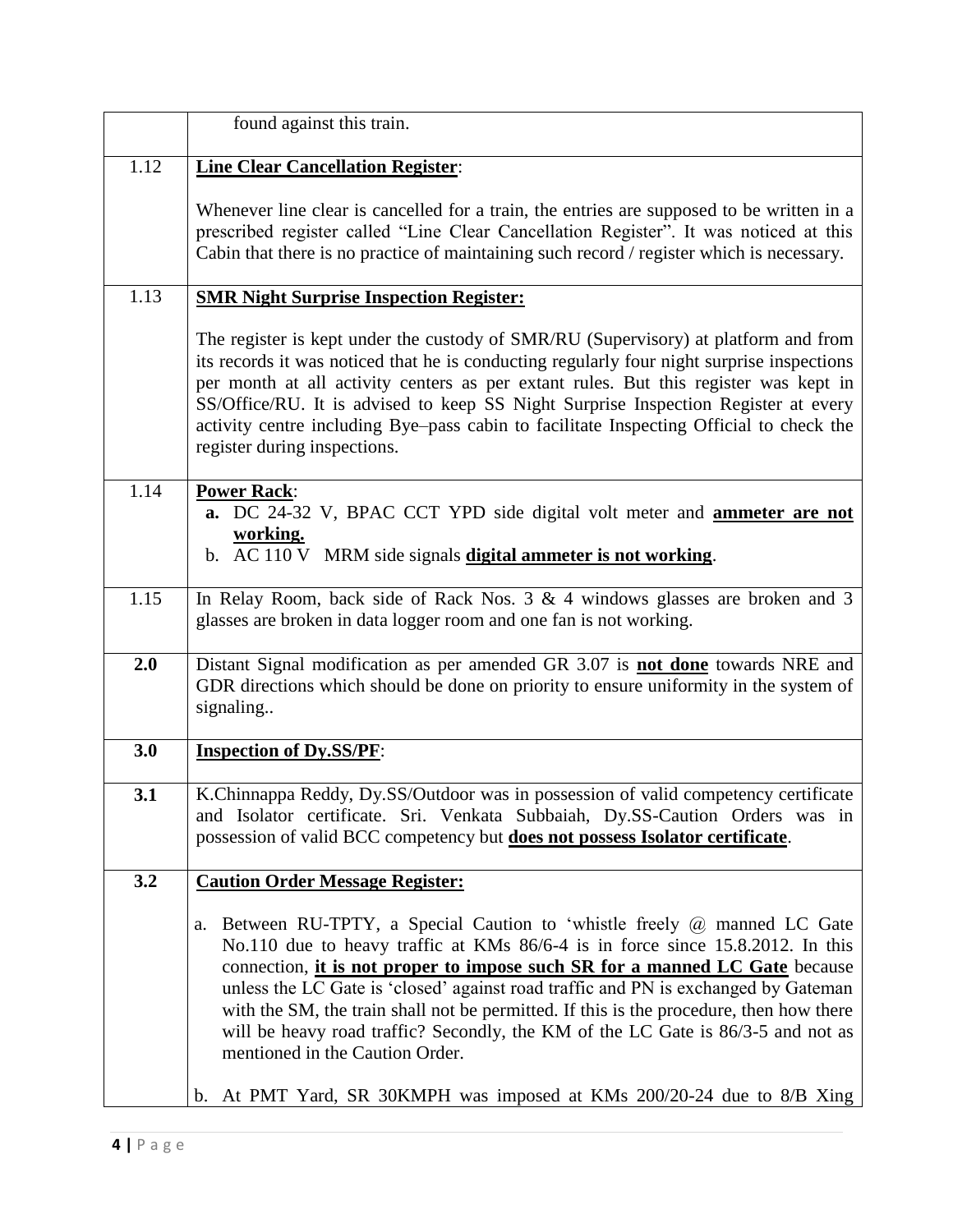|     | renewal work on 22.04.2014. But, as per the message written in the register it is<br>Point 18/B and not 8/B.                                                                                                                                                                                                                                                                                                                                                                                                                                                                                                                                                                                   |                       |                             |                  |                 |                  |                  |                  |                      |                  |
|-----|------------------------------------------------------------------------------------------------------------------------------------------------------------------------------------------------------------------------------------------------------------------------------------------------------------------------------------------------------------------------------------------------------------------------------------------------------------------------------------------------------------------------------------------------------------------------------------------------------------------------------------------------------------------------------------------------|-----------------------|-----------------------------|------------------|-----------------|------------------|------------------|------------------|----------------------|------------------|
| 4.0 | <b>Inspection of Combined Crew Lobby:</b>                                                                                                                                                                                                                                                                                                                                                                                                                                                                                                                                                                                                                                                      |                       |                             |                  |                 |                  |                  |                  |                      |                  |
| 4.1 | GTL Division LP/ALPs are working over four Zones and seven divisions. i.e., SCR,<br>SR, CR & SWR. On SCR - GTL, BZA, SC & GNT Divisions; On S. Rly. MAS & TPJ<br>Divisions; On SWR: - SBC & UBL Divisions. It was noticed that except GTL Division<br>safety literature other divisions safety literature are not available which is<br><b>desirable</b> . Also, presently, Staff do not possess valid competency certificates of SR /<br>SWR / CR to work trains in their territories and they are not trained in other Zones<br>G&SR which is essential since there are certain SR provisions which differ from our<br>Railway.<br>RU Depot loco crew work in three zones and six Divisions. |                       |                             |                  |                 |                  |                  |                  |                      |                  |
| 4.2 | Scale check of the Depot:                                                                                                                                                                                                                                                                                                                                                                                                                                                                                                                                                                                                                                                                      |                       |                             |                  | <b>Sanction</b> |                  | <b>Actual</b>    |                  |                      |                  |
|     |                                                                                                                                                                                                                                                                                                                                                                                                                                                                                                                                                                                                                                                                                                | S. No<br>$\mathbf{1}$ | <b>Crew</b><br>LP M/E       |                  | 20              |                  | 15               |                  | <b>Vacancy</b><br>05 |                  |
|     |                                                                                                                                                                                                                                                                                                                                                                                                                                                                                                                                                                                                                                                                                                | $\overline{2}$        | LP(P)                       |                  | 20              |                  | 11               |                  | 09                   |                  |
|     |                                                                                                                                                                                                                                                                                                                                                                                                                                                                                                                                                                                                                                                                                                | 3                     | LP(G)                       |                  | 98              |                  | 95               |                  | 03                   |                  |
|     |                                                                                                                                                                                                                                                                                                                                                                                                                                                                                                                                                                                                                                                                                                | $\overline{4}$        | Shunter                     |                  | 16              |                  | 09               |                  | 07                   |                  |
|     |                                                                                                                                                                                                                                                                                                                                                                                                                                                                                                                                                                                                                                                                                                | 5                     | <b>ALP</b>                  |                  | 137             |                  | 164              |                  |                      |                  |
|     | ALPs are in excess by 27 nos. and the Divisional Authorities to speed up the<br>promotions and postings for proper balancing and optimum utilization of ALPs.<br>There are <b>24 Guards vacancies</b> and the same may be filled up by the division<br>(Santion-94 & Actual-70)                                                                                                                                                                                                                                                                                                                                                                                                                |                       |                             |                  |                 |                  |                  |                  |                      |                  |
| 4.3 | At this Depot, per day 60 crews are doing sign 'OFF' but all are not writing in Track<br>Defects & Signal Defect Register .The LPs those who have written in last 10 days are                                                                                                                                                                                                                                                                                                                                                                                                                                                                                                                  |                       |                             |                  |                 |                  |                  |                  |                      |                  |
|     | as follows.                                                                                                                                                                                                                                                                                                                                                                                                                                                                                                                                                                                                                                                                                    |                       |                             |                  |                 |                  |                  |                  |                      |                  |
|     | $25^{\text{th}}$ up to                                                                                                                                                                                                                                                                                                                                                                                                                                                                                                                                                                                                                                                                         | $24^{\text{th}}$      | $23^{\overline{\text{rd}}}$ | 22 <sup>nd</sup> | $21^{st}$       | 20 <sup>th</sup> | 19 <sup>th</sup> | 18 <sup>th</sup> | 17 <sup>th</sup>     | 16 <sup>th</sup> |
|     | 15.00 hrs                                                                                                                                                                                                                                                                                                                                                                                                                                                                                                                                                                                                                                                                                      |                       |                             |                  |                 |                  |                  |                  |                      |                  |
|     | 08                                                                                                                                                                                                                                                                                                                                                                                                                                                                                                                                                                                                                                                                                             | 16                    | 21                          | 11               | 17              | 10               | 12               | 14               | 14                   | 14               |
|     |                                                                                                                                                                                                                                                                                                                                                                                                                                                                                                                                                                                                                                                                                                |                       |                             |                  |                 |                  |                  |                  |                      |                  |
|     |                                                                                                                                                                                                                                                                                                                                                                                                                                                                                                                                                                                                                                                                                                |                       |                             |                  |                 |                  |                  |                  |                      |                  |
| 4.4 | <b>Signal Defects Register:</b><br>On 08.4.14, LP Sri. N Rajender who worked the Train No.15906 passed a<br>c.<br>remark "while approaching OGL station, UP Home Signal flown back to<br>danger. Applied emergency brakes and stopped the train. Subsequently.Dy.SS<br>informed that meggering work is going on. Feedback also given same.                                                                                                                                                                                                                                                                                                                                                     |                       |                             |                  |                 |                  |                  |                  |                      |                  |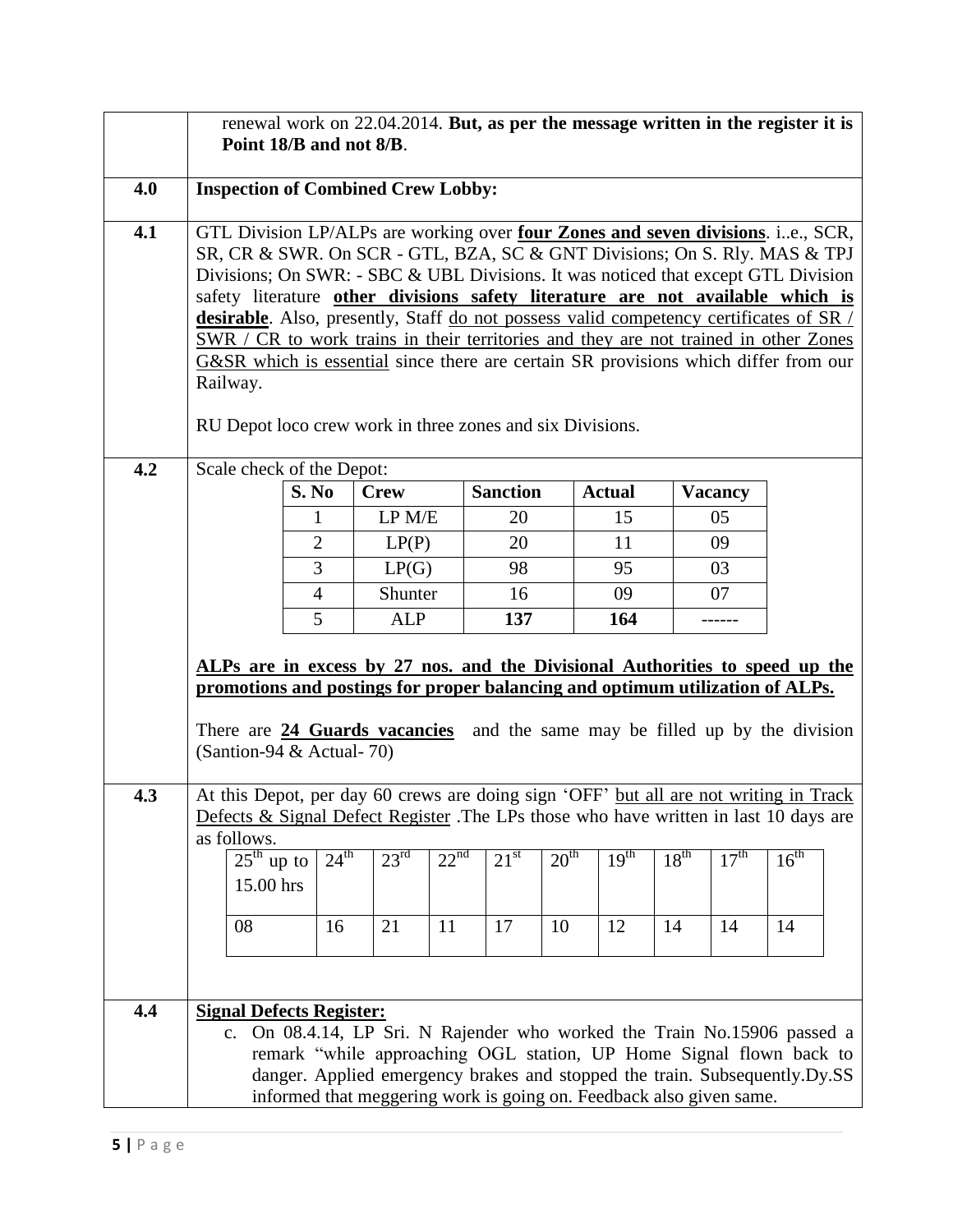|      | d. The same LP also remarked that while approaching NDZ (Nidigallu) station,                                                                                          |
|------|-----------------------------------------------------------------------------------------------------------------------------------------------------------------------|
|      | Home signal turned from 'proceed' aspect to 'caution' and finally to danger.<br>Again 'danger' to 'caution' and then to 'proceed'. After contacting Dy.SS, he         |
|      | stated that signal Knob was having loose connection. Feedback till date not                                                                                           |
|      | available.                                                                                                                                                            |
|      |                                                                                                                                                                       |
|      | BZA & GTL Divisional Authorities are advised to order a fact finding enquiry<br>into the above two incidences since both of these cases are involving potential       |
|      | dangers. In the first case, it is not known how the cable meggering work is taken                                                                                     |
|      | up without Disconnecting the S&T gear and in the second case, allowing a loose                                                                                        |
|      | signal knob to remain in use on a panel is improper.                                                                                                                  |
|      |                                                                                                                                                                       |
| 4.5  | In Biometric Kiosk, only RU headquarters LP, ALP& Guards are doing sign ON/OFF.<br>Out station crew are not doing in Biometric.                                       |
|      |                                                                                                                                                                       |
| 4.6  | RO water not available in lobby.                                                                                                                                      |
| 4.7  | Guards booking were separately doing by operating branch which is against Railway                                                                                     |
|      | Board Letter No.2003/TT-I/76/22 dated 26 <sup>th</sup> July 2009. However, it was reported that                                                                       |
|      | booking of Guards is also handed over from 00.00 hours of 26 <sup>th</sup> April 2014.                                                                                |
|      |                                                                                                                                                                       |
| 4.8  | As per Dy.SS/RU Sri. T Muni Krishna Iyar, two Guards were tested positive and the                                                                                     |
|      | details are:                                                                                                                                                          |
|      | On 04.4.14 crew ID 7079 Guard Sri J Ganesh Babu / Sr. . Gd/RU was tested positive                                                                                     |
|      | during sign ON and the readings are 354mg/100ml, at 10.42hrs and 102mg/100ml 10<br>45hrs & 0mg/100ml at 10 56 hrs. Similarly, on 31.3.14 with Crew ID 7143 was tested |
|      | 'positive' during sign OFF and the readings are; at 16.19hrs 83mg/100ml and at 16.19                                                                                  |
|      | hrs 63mg/100ml. Finally tested for the third time with another instrument at 17.42.                                                                                   |
|      | hours which shown 0mg/100ml. It is not known who is the employee.                                                                                                     |
|      |                                                                                                                                                                       |
|      | In this connection, it is once again brought to the notice of all Officials that                                                                                      |
|      | conducting the BA test for the third time is not permissible and this practice needs                                                                                  |
|      | to be stopped with immediate effect.                                                                                                                                  |
| 4.9  | There are 15 ALPs who are on long absent for last one year and it is advised to take                                                                                  |
|      | D&AR action against them so as to fill up these posts.                                                                                                                |
|      |                                                                                                                                                                       |
| 4.10 | Crew Management System: Out of Two CMS Units two are operated and Guards are                                                                                          |
|      | not signing 'on' and 'off' duty on these CMS. It is instructed to enter the signing 'on'                                                                              |
|      | and signing 'off' duty and BAT details immediately on CMS/KATS besides PME and                                                                                        |
|      | RC particulars of Guards.                                                                                                                                             |
| 4.11 | 27 Nos. of walkie talkies are under repair. The same to be replaced immediately.                                                                                      |
|      |                                                                                                                                                                       |
| 4.12 | Visiting of Welfare Inspector for redressal of the grievances is <b>not regular</b> as per                                                                            |
|      | schedule. (Visited on 28-4-2014, 26-6-2013 & 22-7-12)                                                                                                                 |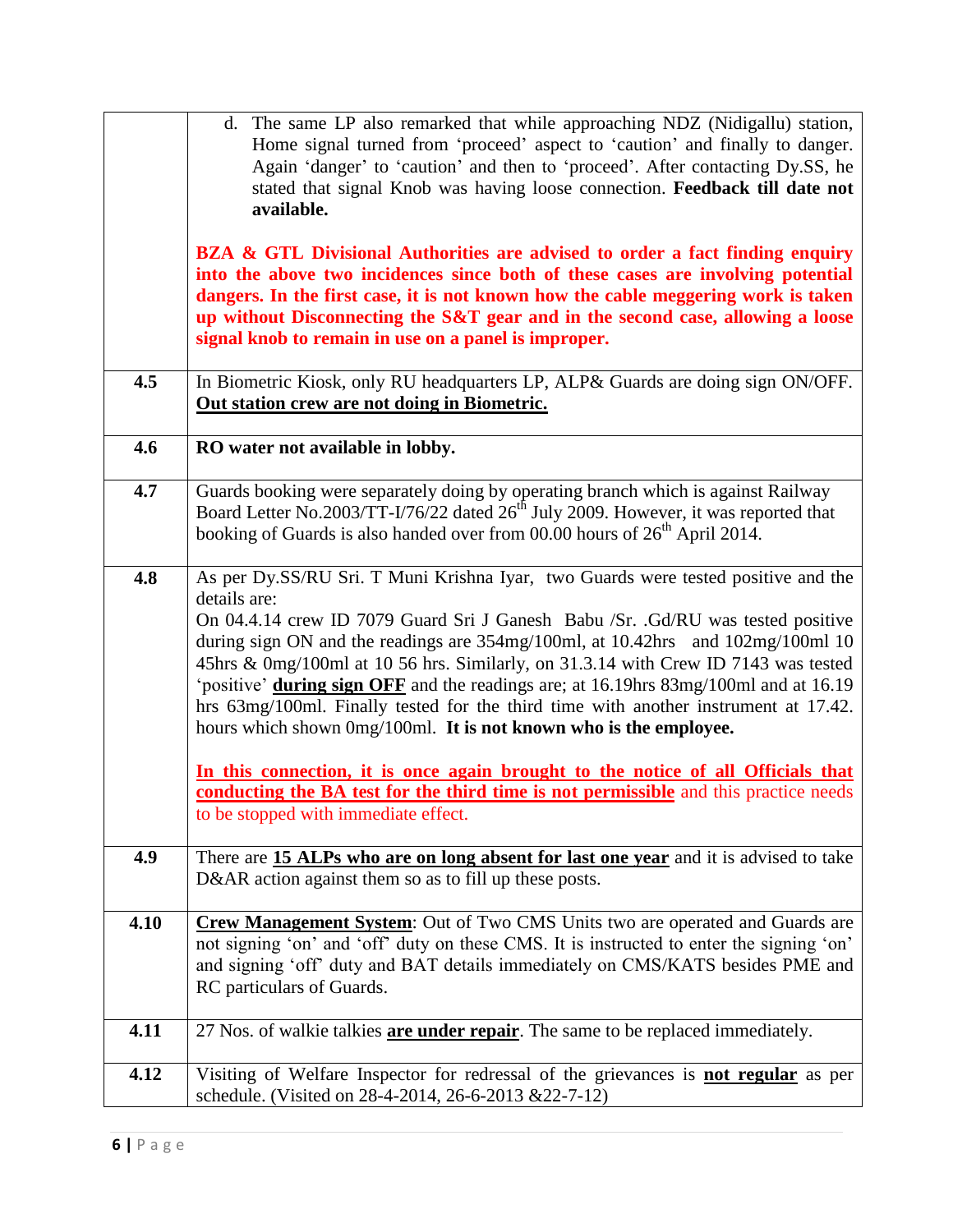| 5.0 | <b>Inspection of Running Room:</b>                                                            |
|-----|-----------------------------------------------------------------------------------------------|
|     |                                                                                               |
|     | Total 16 rooms are available of which 5 rooms are having cubicle provision and the<br>a.      |
|     | remaining rooms are not having this facility.                                                 |
|     | b. Subsidized meals for Rs.3/-available.                                                      |
|     | c. Six Fire extinguishers are available, but contractor staff is not trained in               |
|     | operating them which is essential.                                                            |
|     | Hand dryer not available.<br>d.                                                               |
|     | In dining hall cooler <b>not provided</b> .<br>e.                                             |
|     | Suggested to ensure for entire computerization of checking in / out facilities at<br>f.       |
|     | reception centre of Running Room.                                                             |
|     | Training of running room staff on first aid and fire fighting not done.<br>g.                 |
|     | Adequate desert coolers to be provided since existing desert coolers are inadequate.<br>h.    |
|     | Pest control not attended since 10.12.2012.<br>1.                                             |
|     | As per CMS/GTL, fogging should be carried out for every fortnight. It is not being<br>$\cdot$ |
|     | followed since last fogging (pest control) done on 4.11.2012.                                 |
|     | <b>Iron box is available without table</b> . Table to be provided.<br>k.                      |
|     | The air cooler are <b>not provided</b> in Room Nos. 13 & 14.<br>1.                            |
|     | m. From complaint book it was noticed that only one server available and taking long          |
|     | time for serving, On 13.04.2014 LP Sri P. Srinivasan written that in R.No 2 only              |
|     | one cooler available, and Insufficient ceiling fans, Urinals pan not available in bath        |
|     | rooms, Shaped out beds and cots. On 30.03.2014, another complaint that while                  |
|     | taking dinner crew asked for chapattis and curry but not supplied.                            |
|     | Reading lamps illumination are disturbing side bed occupants due to non<br>n.                 |
|     | availability of partition/cubicles                                                            |
|     | o. Solar water heater working only one side I,e for room no 1,2,3,9,10,11 and not             |
|     | working for room no $4,5,6,7 \& 8$ .                                                          |
| 6.0 | <b>Inspection of MRV:</b>                                                                     |
|     | Out of two Aska Tower lights one light is not working.<br>f.                                  |
|     | All fire prone material are stacked at one place but proper security is not done i.e.,<br>g.  |
|     | not supported with wooden planks to avoid fall in running.                                    |
|     |                                                                                               |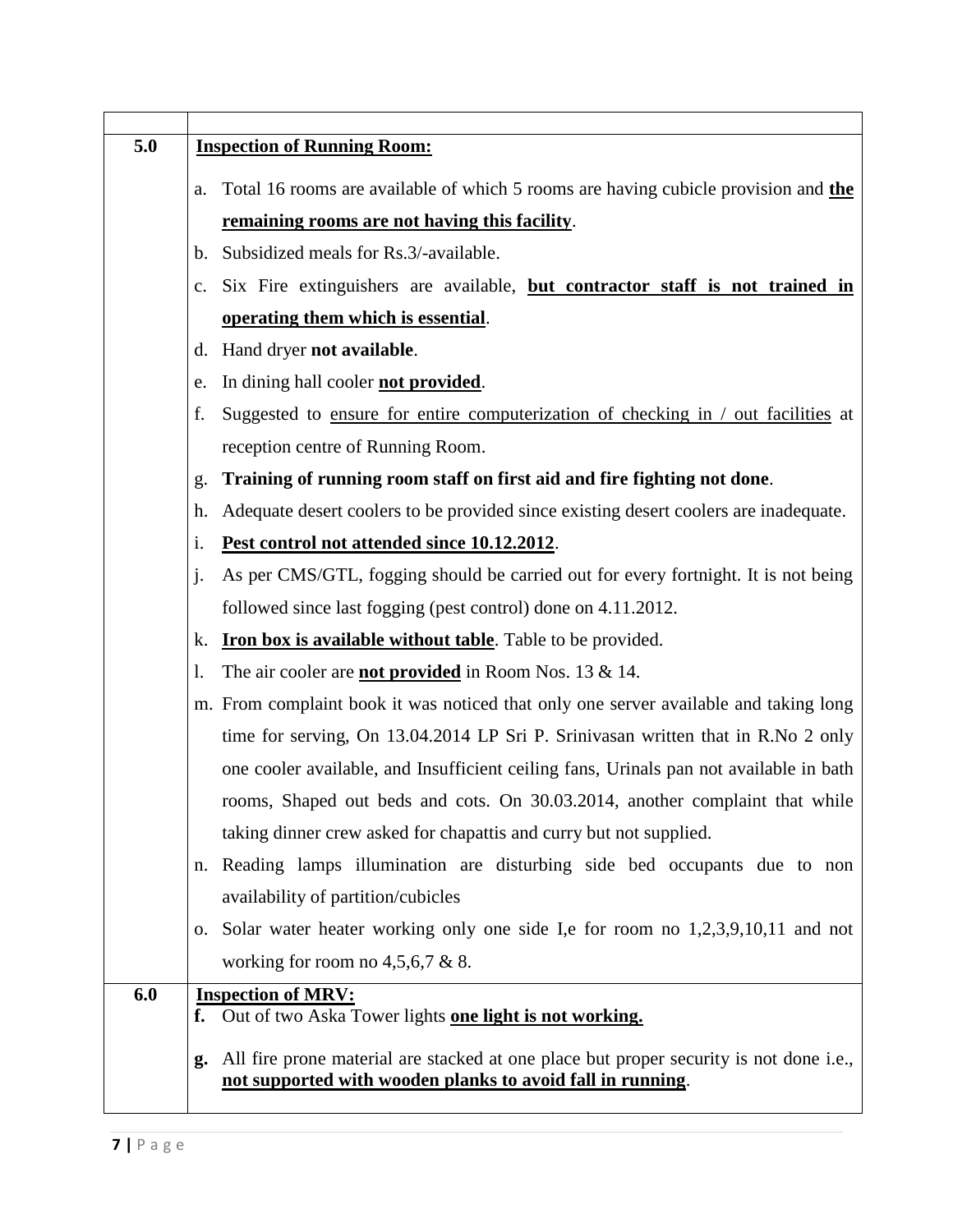|     | MRV not secured with chains with pad locks. Skids are also not placed.<br>h.                                                                              |                                                                                       |                          |               |                          |                          |                               |       |                                                                                                                                                                        |
|-----|-----------------------------------------------------------------------------------------------------------------------------------------------------------|---------------------------------------------------------------------------------------|--------------------------|---------------|--------------------------|--------------------------|-------------------------------|-------|------------------------------------------------------------------------------------------------------------------------------------------------------------------------|
|     | Fridge in Medical van not working.<br>i.                                                                                                                  |                                                                                       |                          |               |                          |                          |                               |       |                                                                                                                                                                        |
|     | Focus lights used in operation theater are not working.<br>j.                                                                                             |                                                                                       |                          |               |                          |                          |                               |       |                                                                                                                                                                        |
|     | k. Augmented First Aid Box replenished dates not stenciled.                                                                                               |                                                                                       |                          |               |                          |                          |                               |       |                                                                                                                                                                        |
|     | <b>Inverter</b> of the operation theatre <b>not working</b> .<br>l.                                                                                       |                                                                                       |                          |               |                          |                          |                               |       |                                                                                                                                                                        |
|     | It is necessary for the Divisional Authorities to understand the importance of the<br>above essential equipment is in working condition and is available. |                                                                                       |                          |               |                          |                          |                               |       |                                                                                                                                                                        |
| 7.0 |                                                                                                                                                           |                                                                                       |                          |               |                          |                          |                               |       | North Cabin: The following staff was on duty, alert and in uniform and in possession                                                                                   |
|     |                                                                                                                                                           | of block and Panel competency certificates.<br>1.Shri M.Venkatesh, ASM                |                          |               |                          |                          |                               |       |                                                                                                                                                                        |
|     |                                                                                                                                                           | 2. Shri C.Haranath, Pointsman.                                                        |                          |               |                          |                          |                               |       |                                                                                                                                                                        |
|     |                                                                                                                                                           |                                                                                       |                          |               |                          |                          |                               |       |                                                                                                                                                                        |
| 7.1 |                                                                                                                                                           | <b>S&amp;T failure register:</b> The S&T failures are as follows:                     |                          |               |                          |                          |                               |       |                                                                                                                                                                        |
|     |                                                                                                                                                           | Month                                                                                 | <b>SF</b>                | PF            | <b>BF</b>                | <b>TF</b>                | Mis                           | Total |                                                                                                                                                                        |
|     |                                                                                                                                                           | Jan <sup>14</sup>                                                                     | $\mathbf{1}$             | $\frac{1}{2}$ | $\overline{\phantom{a}}$ | $\overline{\phantom{a}}$ | $\mathbf C$<br>$\overline{a}$ | 01    |                                                                                                                                                                        |
|     |                                                                                                                                                           | Feb'14                                                                                | $\mathbf{1}$             | $\mathbf{1}$  | $\overline{a}$           | $\overline{a}$           | 1                             | 03    |                                                                                                                                                                        |
|     |                                                                                                                                                           | Mar'14                                                                                | $\overline{\phantom{a}}$ |               | $\overline{\phantom{a}}$ | $\overline{\phantom{0}}$ | $\mathbf{1}$                  | Nil   |                                                                                                                                                                        |
|     |                                                                                                                                                           | Apr' $14$                                                                             | $\overline{2}$           |               |                          |                          |                               | 02    |                                                                                                                                                                        |
|     |                                                                                                                                                           | (till date                                                                            |                          |               |                          |                          |                               |       |                                                                                                                                                                        |
|     |                                                                                                                                                           |                                                                                       |                          |               |                          |                          |                               |       | On 14.02.14, there was B18 AT Track down at 02.10 hrs and rectified at 0245 hrs.                                                                                       |
|     |                                                                                                                                                           |                                                                                       |                          |               |                          |                          |                               |       | ESM passed remarks as feeder wire burnt due to miscreants setting fire and failure<br>shown under miscellaneous account. T.Nos. 57257 Pass & 11028 Exp detained for 45 |
|     |                                                                                                                                                           | $&$ 40 minutes respectively.                                                          |                          |               |                          |                          |                               |       |                                                                                                                                                                        |
|     |                                                                                                                                                           |                                                                                       |                          |               |                          |                          |                               |       |                                                                                                                                                                        |
|     |                                                                                                                                                           |                                                                                       |                          |               |                          |                          |                               |       | It is advised that RPF should be engaged to Patrol such vulnerable points in order to                                                                                  |
|     |                                                                                                                                                           |                                                                                       |                          |               |                          |                          |                               |       | avoid heavy detention to trains. It is further observed that S&T failures are recorded in                                                                              |
|     |                                                                                                                                                           | different pages and advised to maintain the same properly.                            |                          |               |                          |                          |                               |       |                                                                                                                                                                        |
| 7.2 |                                                                                                                                                           |                                                                                       |                          |               |                          |                          |                               |       | PN exchange register: Checked and found that PN exchange register is not maintained                                                                                    |
|     |                                                                                                                                                           |                                                                                       |                          |               |                          |                          |                               |       | as per the instruction given in SWR. PN exchange to be done in proper sequence.                                                                                        |
|     |                                                                                                                                                           |                                                                                       |                          |               |                          |                          |                               |       | Complete arrival of the train PN also exchanged with SM at the centre. This is not                                                                                     |
|     |                                                                                                                                                           | sequence as per SWR.                                                                  |                          |               |                          |                          |                               |       | required as per the SWR. SS & TI to counsel the staff to exchange the PNs in proper                                                                                    |
|     |                                                                                                                                                           |                                                                                       |                          |               |                          |                          |                               |       |                                                                                                                                                                        |
| 8.0 |                                                                                                                                                           |                                                                                       |                          |               |                          |                          |                               |       | <b>South Cabin:</b> The following staff are alert on duty in uniform having valid                                                                                      |
|     |                                                                                                                                                           | competency certificates.                                                              |                          |               |                          |                          |                               |       |                                                                                                                                                                        |
|     |                                                                                                                                                           | 1) Smt. Usha Rani, Dy.SS.                                                             |                          |               |                          |                          |                               |       |                                                                                                                                                                        |
|     |                                                                                                                                                           | 2) Shri Sandeep Kumar, APM working as Gate man to operate of<br>LC112 from the cabin. |                          |               |                          |                          |                               |       |                                                                                                                                                                        |
|     |                                                                                                                                                           |                                                                                       |                          |               |                          |                          |                               |       |                                                                                                                                                                        |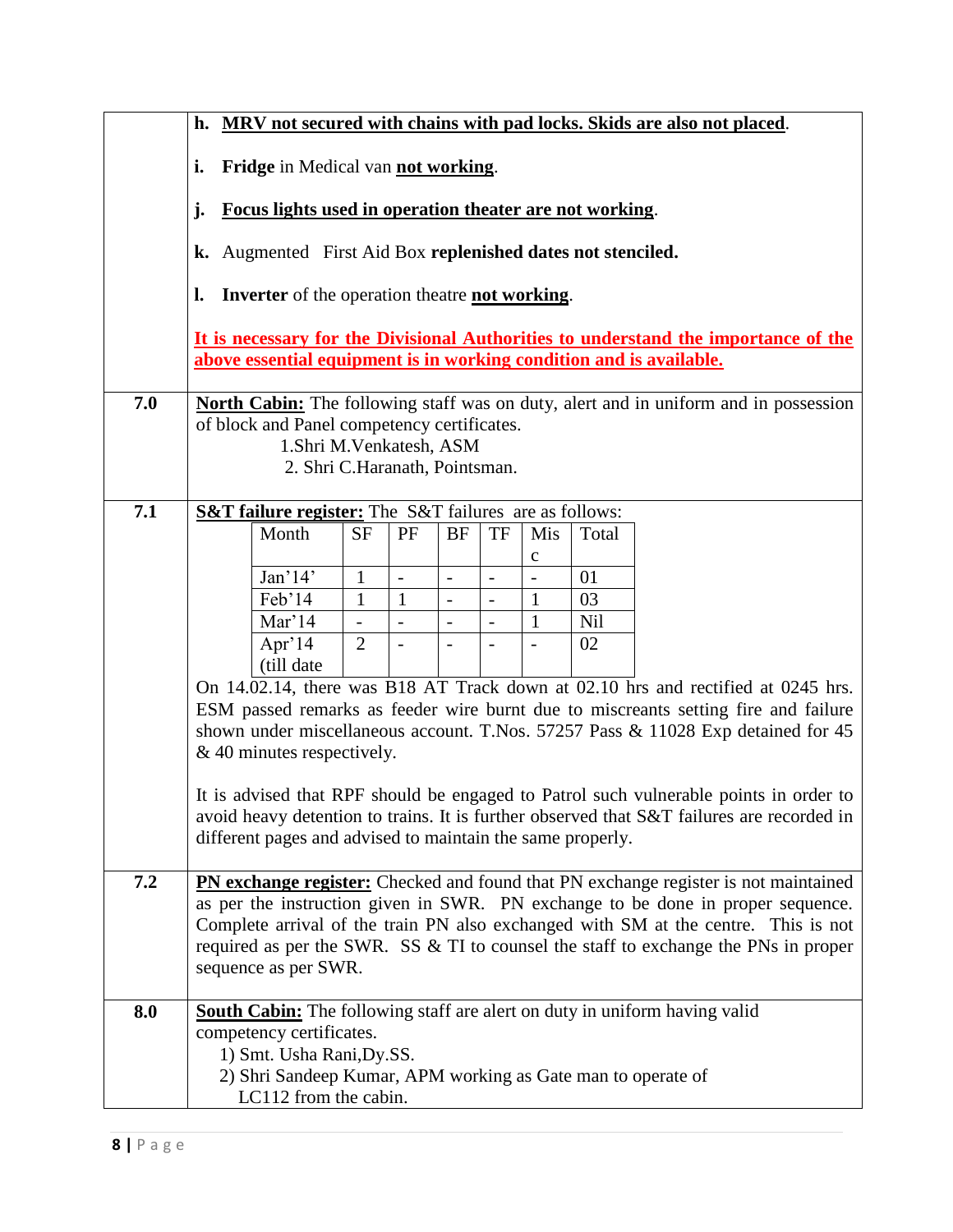|      | Both are not due for PME & refresher course.                                                                                                                                                                                                                                                                                     |                          |                 |                |                          |                          |       |                                                                                                                                                                                                                                                                                                                                                            |
|------|----------------------------------------------------------------------------------------------------------------------------------------------------------------------------------------------------------------------------------------------------------------------------------------------------------------------------------|--------------------------|-----------------|----------------|--------------------------|--------------------------|-------|------------------------------------------------------------------------------------------------------------------------------------------------------------------------------------------------------------------------------------------------------------------------------------------------------------------------------------------------------------|
| 8.1  | <b>S&amp;T failure register:</b> The S&T failures are as follows:                                                                                                                                                                                                                                                                |                          |                 |                |                          |                          |       |                                                                                                                                                                                                                                                                                                                                                            |
|      | Month                                                                                                                                                                                                                                                                                                                            | <b>SF</b>                | PF              | <b>BF</b>      | TF                       | Mis                      | Total |                                                                                                                                                                                                                                                                                                                                                            |
|      |                                                                                                                                                                                                                                                                                                                                  |                          |                 |                |                          | $\mathbf c$              |       |                                                                                                                                                                                                                                                                                                                                                            |
|      | Jan'14'                                                                                                                                                                                                                                                                                                                          | $\overline{\phantom{0}}$ |                 | $\overline{a}$ | $\overline{a}$           |                          | Nil   |                                                                                                                                                                                                                                                                                                                                                            |
|      | Feb'14                                                                                                                                                                                                                                                                                                                           |                          |                 | $\mathbf{1}$   | $\overline{\phantom{0}}$ |                          | 01    |                                                                                                                                                                                                                                                                                                                                                            |
|      | Mar'14                                                                                                                                                                                                                                                                                                                           | $\mathbf{1}$             |                 |                | $\overline{a}$           |                          | 01    |                                                                                                                                                                                                                                                                                                                                                            |
|      | Apr'14                                                                                                                                                                                                                                                                                                                           | $\mathbf{1}$             |                 | $\overline{a}$ | $\overline{\phantom{a}}$ | $\overline{\phantom{a}}$ | 01    |                                                                                                                                                                                                                                                                                                                                                            |
|      | (till date                                                                                                                                                                                                                                                                                                                       |                          |                 |                |                          |                          |       |                                                                                                                                                                                                                                                                                                                                                            |
|      |                                                                                                                                                                                                                                                                                                                                  |                          |                 |                |                          |                          |       | It is observed that the above signal failures were of S.49 not obeyed and failure<br>rectification time took as 05 minutes, 50 minutes respectively. As this failure was<br>repeatedly occurred a special attention to be taken to avoid detention to trains.                                                                                              |
| 8.2  | <b>Power Rack:</b>                                                                                                                                                                                                                                                                                                               |                          |                 |                |                          |                          |       |                                                                                                                                                                                                                                                                                                                                                            |
|      | BX 110 V, MAS side signal digital volt meter is not working.                                                                                                                                                                                                                                                                     |                          |                 |                |                          |                          |       |                                                                                                                                                                                                                                                                                                                                                            |
| 9.0  | <b>SMR Office Records:</b>                                                                                                                                                                                                                                                                                                       |                          |                 |                |                          |                          |       |                                                                                                                                                                                                                                                                                                                                                            |
| 9.1  | <b>Officers Inspection Register:</b>                                                                                                                                                                                                                                                                                             |                          |                 |                |                          |                          |       |                                                                                                                                                                                                                                                                                                                                                            |
|      |                                                                                                                                                                                                                                                                                                                                  |                          |                 |                |                          |                          |       | New register was opened and inspections were done by DOM/Chg & DOM/Goods on<br>13.03.14 and have stated that detailed inspection notes will follow. But so far no<br>inspection report reached the station. It is advised that inspection notes should be sent<br>to the station concerned in time to rectify the irregularities by the staff immediately. |
| 9.2  | <b>TIs Inspection Register:</b> TI/RU has conducted inspection at all activity centres at the<br>RU station but name of the inspection like detailed, safety and NSP etc; was not<br>indicated. It is advised to conduct quality inspection duly bringing out irregularities in<br>day-to- day working for rectification.<br>the |                          |                 |                |                          |                          |       |                                                                                                                                                                                                                                                                                                                                                            |
| 10.0 | <b>Checks made:</b><br>d. Yard near goods shed line TPTY end: Electrical Loco No 27013 WAG1 of<br>Mugahl Sarai shed was stabled in Goods Shed without skids and handbrake<br>not in 'applied' condition.                                                                                                                         |                          |                 |                |                          |                          |       |                                                                                                                                                                                                                                                                                                                                                            |
|      | Rake on Coaching Siding KCG-TPTY-GNT Pass: ALL 9 coaches are not in<br>e.<br>locked condition. And Luggage cabin doors are in opened condition of SLRs.<br>Rear SLR of above formation not secured with chains and padlocks. Skids are<br>also not placed.                                                                       |                          |                 |                |                          |                          |       |                                                                                                                                                                                                                                                                                                                                                            |
|      | f.<br>loco:                                                                                                                                                                                                                                                                                                                      |                          |                 |                |                          |                          |       | Train No. Coaching Special (57623/624) stabled on Road No.11 along with                                                                                                                                                                                                                                                                                    |
|      | <b>SL NO</b>                                                                                                                                                                                                                                                                                                                     |                          | <b>Coach No</b> |                |                          |                          |       | <b>Remarks</b>                                                                                                                                                                                                                                                                                                                                             |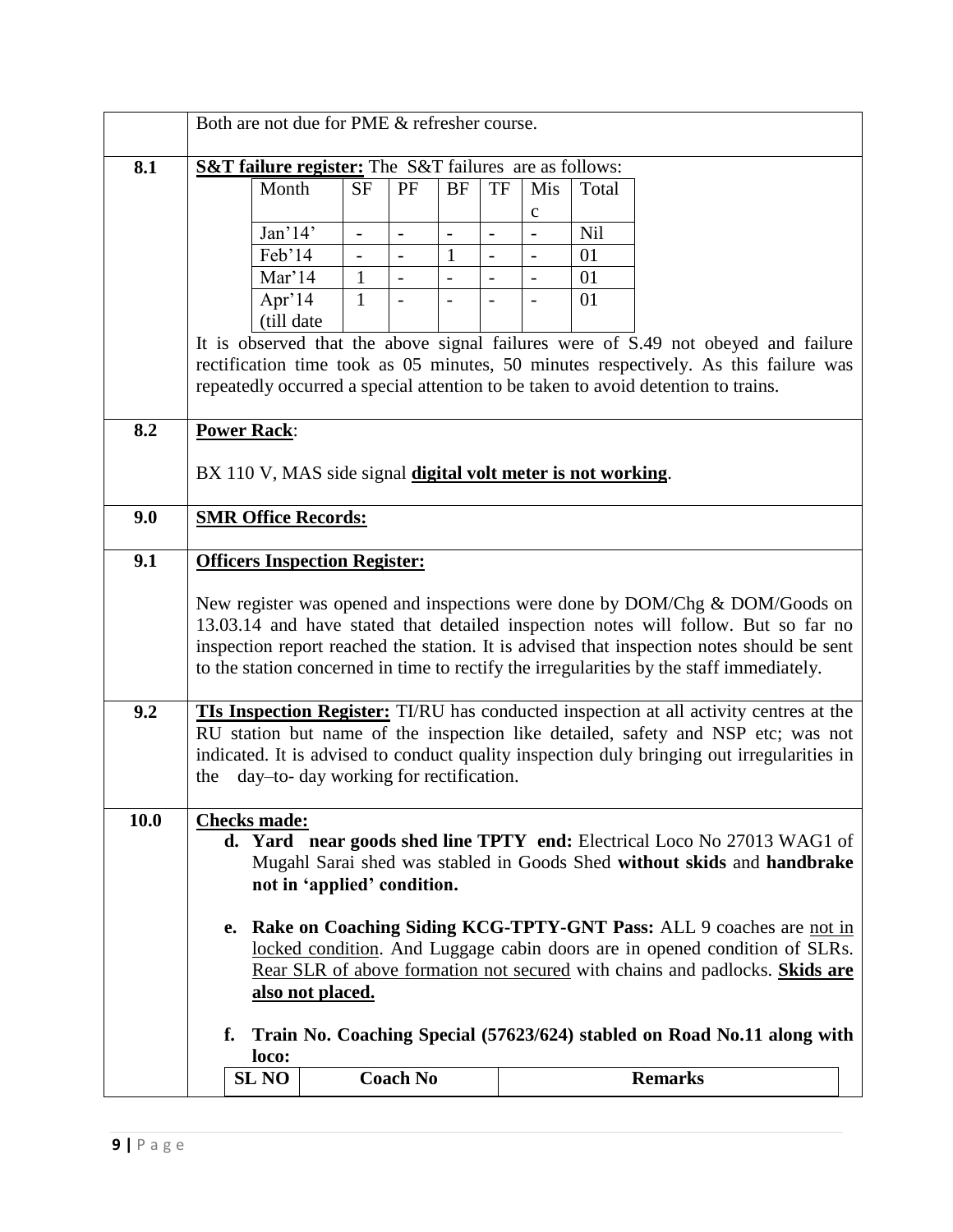| 01 | <b>SC 00707 SLRD</b>         | Hand Brake and chain not applied. Flush           |
|----|------------------------------|---------------------------------------------------|
|    |                              | type light was not provided inside the            |
|    |                              | Brake Van equipment.                              |
| 02 | SC 97402 GS                  | Coach door was in open condition.                 |
| 03 | SC 97426 GS                  | Coach door was in open condition                  |
| 04 | SC 018437 GS                 | Coach door was in open condition                  |
| 05 | SC 97427                     | Coach door was in open condition.                 |
| 06 | SC 93548 GS                  | Coach door was in open condition                  |
| 07 | SC 97429 GS                  | Coach door was in open condition                  |
| 08 | SC 96417 GS                  | Coach door was in open condition                  |
| 09 | <b>SC 92727 SLRD</b>         | Hand Brake not applied.                           |
| 10 | 11120/WDG <sub>3A</sub> /GTL | Loco secured with Hand brakes, skids<br>provided. |

**Entries made in the Stabled Load Register are that** load arrived at 13:10 Hrs on 25.04.14 and stabled on Road No 11. Brakes applied for all 09 coaches but physically brakes are not applied to the formation. After the observation of the Audit Officials, the train was secured with chains and hand brakes.

#### **g. Train No. BFR stabled on SL-1 Line:**

| <b>SL NO</b> | <b>Coach No</b>      | <b>Remarks</b>                         |
|--------------|----------------------|----------------------------------------|
| 01           | SE 060391 BFR        | Skids applied but chains not provided. |
| 02           | <b>SE 089168 BFR</b> |                                        |
| 03           | ER 068510 BFR        |                                        |
| 04           | ER 026732 BFR        |                                        |
| 05           | ER 0107246 BFR       |                                        |
| 06           | ER 027130 BFR        | Skids applied but chains not provided. |

**Entries made in the Stabled Load Register:** Entry not made in the register. On enquiry Dy.SS told that it is non-running line hence entry not made. **The staff need to understand that SR 5.23 does not give any exemption just because it is a nonrunning line.**

### **h. Train No. BT special on Road No 02:**

| $_{01}$ | <b>BVZC 326892</b>    | Hand Brake and chain not applied. |
|---------|-----------------------|-----------------------------------|
| 02      | <b>SC 17946 BOBYN</b> |                                   |
| 03      | <b>SC 17967 BOBYN</b> |                                   |
| 04      | <b>SC 18335 BOBYN</b> |                                   |
| 05      | <b>NF 63052 BOBYN</b> |                                   |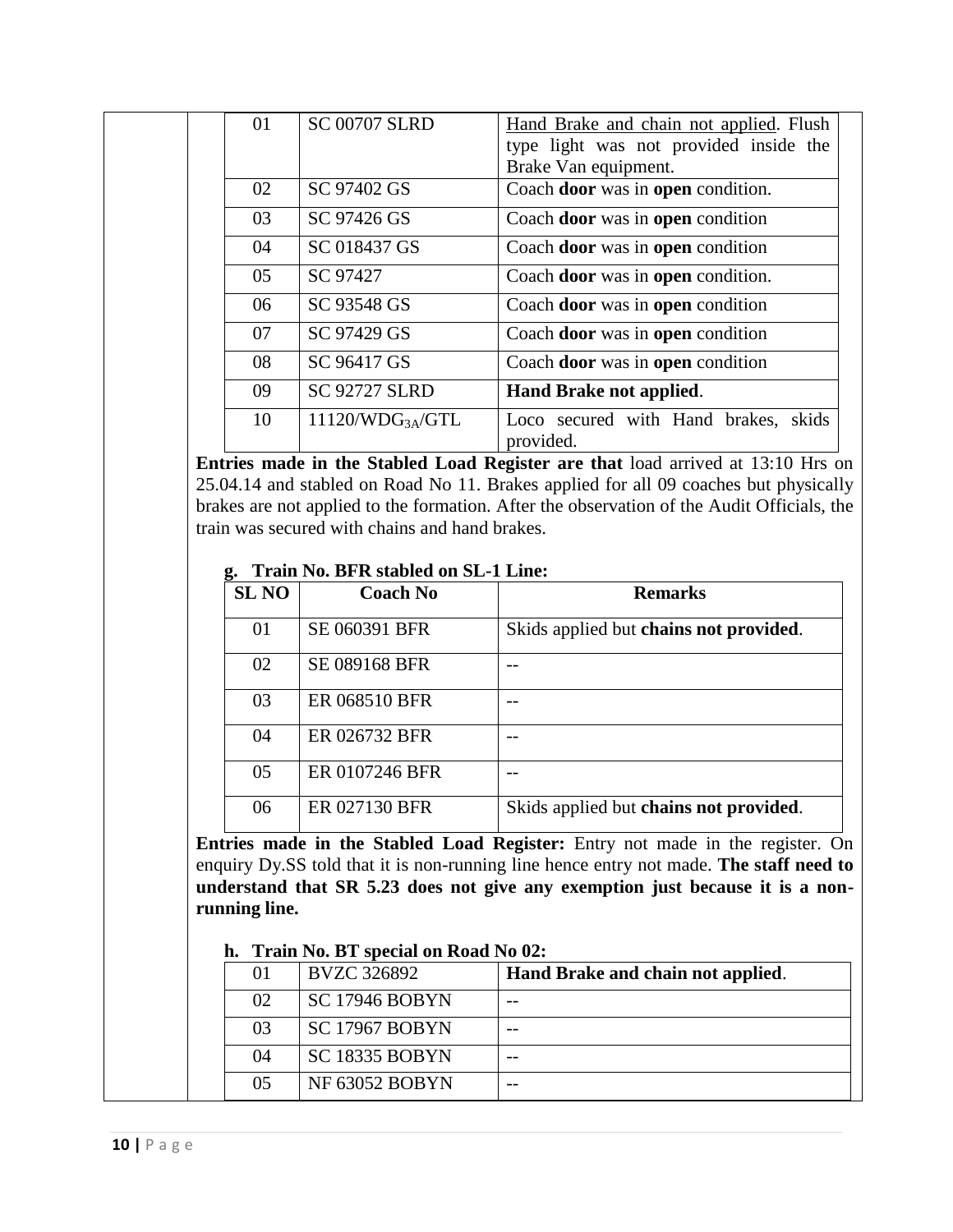|      | 06                                                                                                                                                                                                                                                                                                                                                                                                                                                        | NE 63152 BOBYN               | --                                             |  |  |
|------|-----------------------------------------------------------------------------------------------------------------------------------------------------------------------------------------------------------------------------------------------------------------------------------------------------------------------------------------------------------------------------------------------------------------------------------------------------------|------------------------------|------------------------------------------------|--|--|
|      | 07                                                                                                                                                                                                                                                                                                                                                                                                                                                        | SC 17901 BOBYN               | --                                             |  |  |
|      | SC 17969 BOBYN<br>08                                                                                                                                                                                                                                                                                                                                                                                                                                      |                              | $-$                                            |  |  |
|      | SC 17964 BOBYN<br>09                                                                                                                                                                                                                                                                                                                                                                                                                                      |                              |                                                |  |  |
|      | SC 17890 BOBYN<br>10                                                                                                                                                                                                                                                                                                                                                                                                                                      |                              | $-$                                            |  |  |
|      | 11                                                                                                                                                                                                                                                                                                                                                                                                                                                        | SC 17880 BOBYN               | $-$                                            |  |  |
|      | 12                                                                                                                                                                                                                                                                                                                                                                                                                                                        | NR 107393 BOBYN              | $-$                                            |  |  |
|      | 13                                                                                                                                                                                                                                                                                                                                                                                                                                                        | <b>ER 112488 BOBYN</b>       | $-$                                            |  |  |
|      | 14                                                                                                                                                                                                                                                                                                                                                                                                                                                        | SC 17895 BOBYN               | $-$                                            |  |  |
|      | 15                                                                                                                                                                                                                                                                                                                                                                                                                                                        | SC 17972 BOBYN               | $-$                                            |  |  |
|      | 16                                                                                                                                                                                                                                                                                                                                                                                                                                                        | SC 17974 BOBYN               | $-$                                            |  |  |
|      | 17                                                                                                                                                                                                                                                                                                                                                                                                                                                        | SC 17897 BOBYN               | $-$                                            |  |  |
|      | 18                                                                                                                                                                                                                                                                                                                                                                                                                                                        | <b>CR BVZC 915054</b>        | Hand Brake and chain not applied.              |  |  |
|      | 19                                                                                                                                                                                                                                                                                                                                                                                                                                                        | 017811/WDM <sub>2</sub> /GTL | Hand brake, A-9, SA-9 applied.<br><b>Skids</b> |  |  |
|      |                                                                                                                                                                                                                                                                                                                                                                                                                                                           |                              | provided. Loco in cranked condition.           |  |  |
|      | 17969<br>经递票<br>Complete ballast train formation was kept on Road No.2 from 16.00 hours of<br>24.4.2014; and it was noticed that the loco was unmanned in cranked position for<br>the last 26+ hours. Two BVs (BVZC) are in the formation one on either side of the<br>formation but the handbrakes of them were not applied. Stabling entry was not<br>made in the Stabled Load Register on the plea that it is not a stabled load.                      |                              |                                                |  |  |
|      | A Control message was written in the Control Book of the station vide message no.<br>CSO/SC/25/1 to DRM/GTL to take suitable action on the Officials who failed to<br>ensure the stabling precautions is correctly taken. Allowing a loco in cranked<br>condition for the last 26 hours in unmanned position is totally unsafe and<br>undesired. Division shall sensitise the 'all-concerned' and enforce strict discipline<br>in safe working of trains. |                              |                                                |  |  |
| 11.0 | <b>System improvement:</b>                                                                                                                                                                                                                                                                                                                                                                                                                                |                              |                                                |  |  |
|      | d. Safety Point Alarm not provided in all the cabins.<br>In the year 2005, in connection with Renigunta yard remodelling work of direct<br>e.                                                                                                                                                                                                                                                                                                             |                              |                                                |  |  |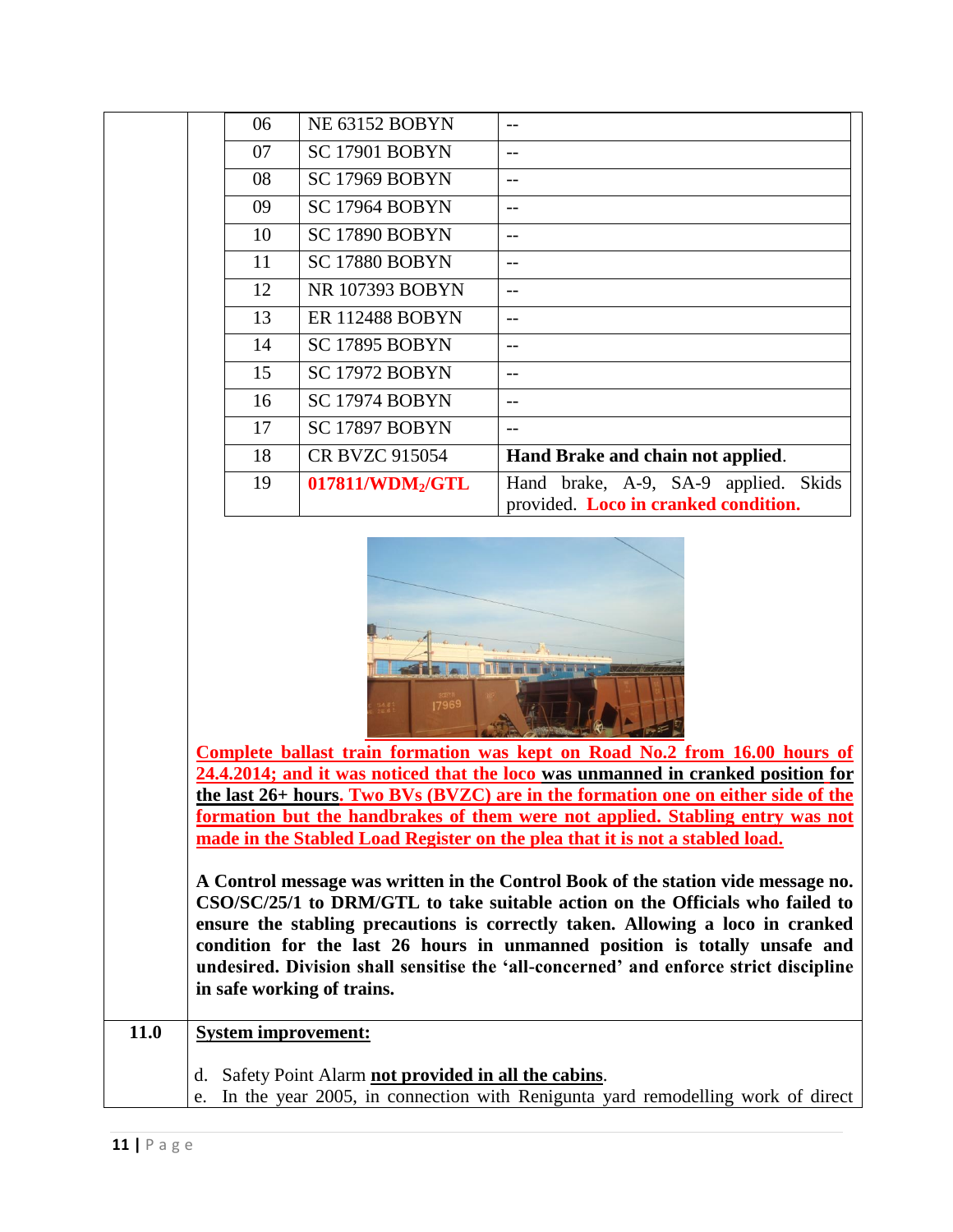|      | reception from GDR side to Road-1, the infrastructure facilities required were<br>provided to an extent of 70% (from Engineering side, work was executed making<br>new bridge and placing points lay outs. From S&T side, new relay room was<br>constructed and relay room wiring was done half way). It was understood that the<br>reception facilities were not commissioned due to non-availability of line blocks<br>and not permitting NI.<br>f. RU North cabin relay room was initially wired during the year 1993 and thereafter,<br>several alterations were taken place. It was having 1320 relays. It was observed<br>that the nearly 200 nos. of old relays were replaced in the last 3 years. The wiring is<br>very shabby and requires re-wiring of the relay room.                                                                                                                                                                                                                                                                                                                                                                                                                                                                                                                                                                                                                                                                                                                                                      |
|------|---------------------------------------------------------------------------------------------------------------------------------------------------------------------------------------------------------------------------------------------------------------------------------------------------------------------------------------------------------------------------------------------------------------------------------------------------------------------------------------------------------------------------------------------------------------------------------------------------------------------------------------------------------------------------------------------------------------------------------------------------------------------------------------------------------------------------------------------------------------------------------------------------------------------------------------------------------------------------------------------------------------------------------------------------------------------------------------------------------------------------------------------------------------------------------------------------------------------------------------------------------------------------------------------------------------------------------------------------------------------------------------------------------------------------------------------------------------------------------------------------------------------------------------|
| 12.0 | <b>Electrical general services:</b>                                                                                                                                                                                                                                                                                                                                                                                                                                                                                                                                                                                                                                                                                                                                                                                                                                                                                                                                                                                                                                                                                                                                                                                                                                                                                                                                                                                                                                                                                                   |
|      | a. Checked Earth continuity of earth wire of earth electrode on PF No 1 and found<br>intact.<br>b. Earth electrodes for COP on PF. No. 2 not visible. New earth electrodes at the rate<br>of 1 per 100m of COP shall be erected and connected to COP to ensure passenger<br>safety.<br>c. Checked CLS panel at RU Bye pass cabin and following deficiencies noticed.<br>• For outgoing local load, 32A MCB is available against standard of 6A.MCB.<br>HRC fuse inside S&T equipment room checked and found to be 63A. As<br>incoming supply MCB capacity is 63A, part load of S&T will be less than 63A.<br>Actual load current shall be measured jointly by electrical and S&T<br>departments and suitable rating MCB instead of HRC fuse to be decided.<br>Incoming MCB rating for local supply found to be 40A which is to be verified<br>$\bullet$<br>with actual load current. Slandered MCB rating is 63A.<br>To attend to emergencies, spare MCB's and spare cable of say 1 meter (to carry<br>40 A current) to be made available in all stations having CLS panel. This will<br>enable quick restoration of power supply to CLS panel in case of burning of<br>MCB's rotary switch even by S7T staff.<br>d. Checked CLS panel at North Cabin of RU. Outgoing local load MCB rating is 32A<br>instead of 6A.<br>Neutral to earth voltage measured $\&$ found to be 0.8 volts which is within limits.<br>e.<br>Substation: Earth resistance measured for EP No.2 and found to be $0.6 \Omega$ which is<br>f.<br>within limits. |
| 13.0 | <b>Engineering Department Observations: (Inspection of RU Yard):</b>                                                                                                                                                                                                                                                                                                                                                                                                                                                                                                                                                                                                                                                                                                                                                                                                                                                                                                                                                                                                                                                                                                                                                                                                                                                                                                                                                                                                                                                                  |
|      | Ballast deficiency in Points and Crossings portion towards Chennai and its approach<br>a.<br>which needs to be recouped.<br>Number of avoidable fish plate joints are available in the Points & Crossing portion which<br>$\mathbf b$ .<br>shall be eliminated by welding.<br>Fish plates provided in the Points and Crossings and approaches are of smaller length.<br>$\mathbf{c}$ .<br>Wherever joints are unavoidable, 1 m long fish plates shall be provided and avoidable<br>joints shall be welded.<br><b>Checked Pt.No.22 B/S</b> : Approach of Points & Crossings there is a sag and alignment<br>d.<br>defect. It shall be rectified.                                                                                                                                                                                                                                                                                                                                                                                                                                                                                                                                                                                                                                                                                                                                                                                                                                                                                       |